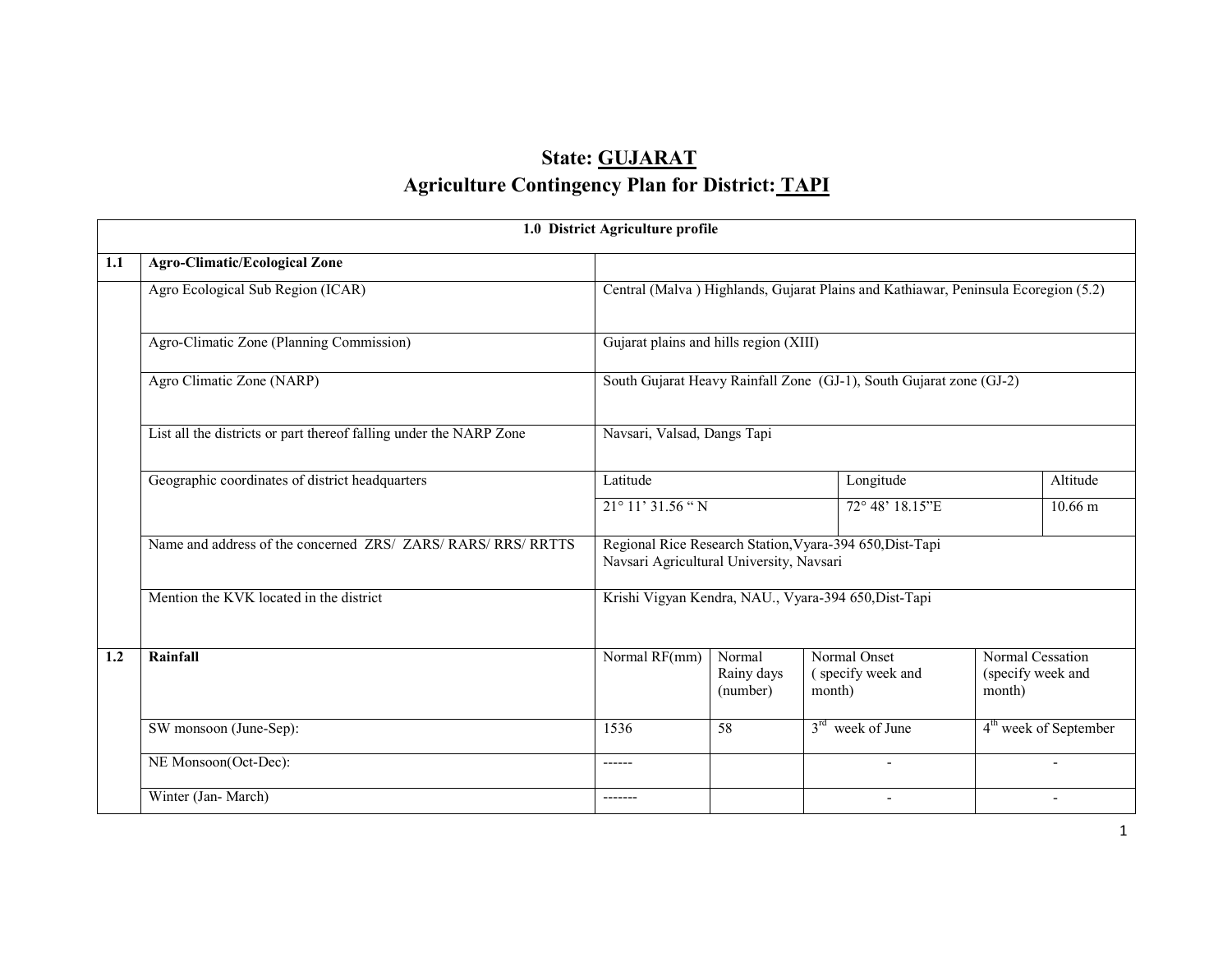| Summer<br>(Apr-May) | ---------    |                                  |  |
|---------------------|--------------|----------------------------------|--|
| Annual              | $-1$<br>1220 | $\overline{\phantom{a}}$<br>- 20 |  |

| 1.3 | Land use                     | Geographical | Cultivable | Forest | Land under       | Permanent | Cultivable | Land   | Barren and   | Current | Other   |
|-----|------------------------------|--------------|------------|--------|------------------|-----------|------------|--------|--------------|---------|---------|
|     | pattern of the               | area         | area       | area   | non-             | pastures  | wasteland  | under  | uncultivable | fallows | fallows |
|     | district (latest statistics) |              |            |        | agricultural use |           |            | Misc.  | land         |         |         |
|     |                              |              |            |        |                  |           |            | tree   |              |         |         |
|     |                              |              |            |        |                  |           |            | crops  |              |         |         |
|     |                              |              |            |        |                  |           |            | and    |              |         |         |
|     |                              |              |            |        |                  |           |            | groves |              |         |         |
|     | Area ('000 ha)               | 345.0        | 164.1      | 74.0   | 48.5             | 8.9       | 3.4        | $- -$  | 45.6         | 0.5     | ---     |
|     |                              |              |            |        |                  |           |            |        |              |         |         |

| Major Soils (common names like red sandy      | Area $(900 \text{ ha})$ | Percent (%) of total |
|-----------------------------------------------|-------------------------|----------------------|
| loam deep soils (etc)*                        |                         |                      |
| Plain Area- Heavy black soils                 | 150.7                   | 43.7                 |
| Hilly Area-Light soil (lateritic and eroded   | 89.7                    | 26.0                 |
| shallow and Clay loam moderately deep shallow |                         |                      |
| soil                                          |                         |                      |

| L.S | <b>Agricultural land use</b> | Area $('000 ha)$ | Cropping intensity $\%$ |
|-----|------------------------------|------------------|-------------------------|
|     | Net sown area                | 164.1            | 170.2%                  |
|     | Area sown more than once     | 115.2            |                         |
|     | Gross cropped area           | 279.3            |                         |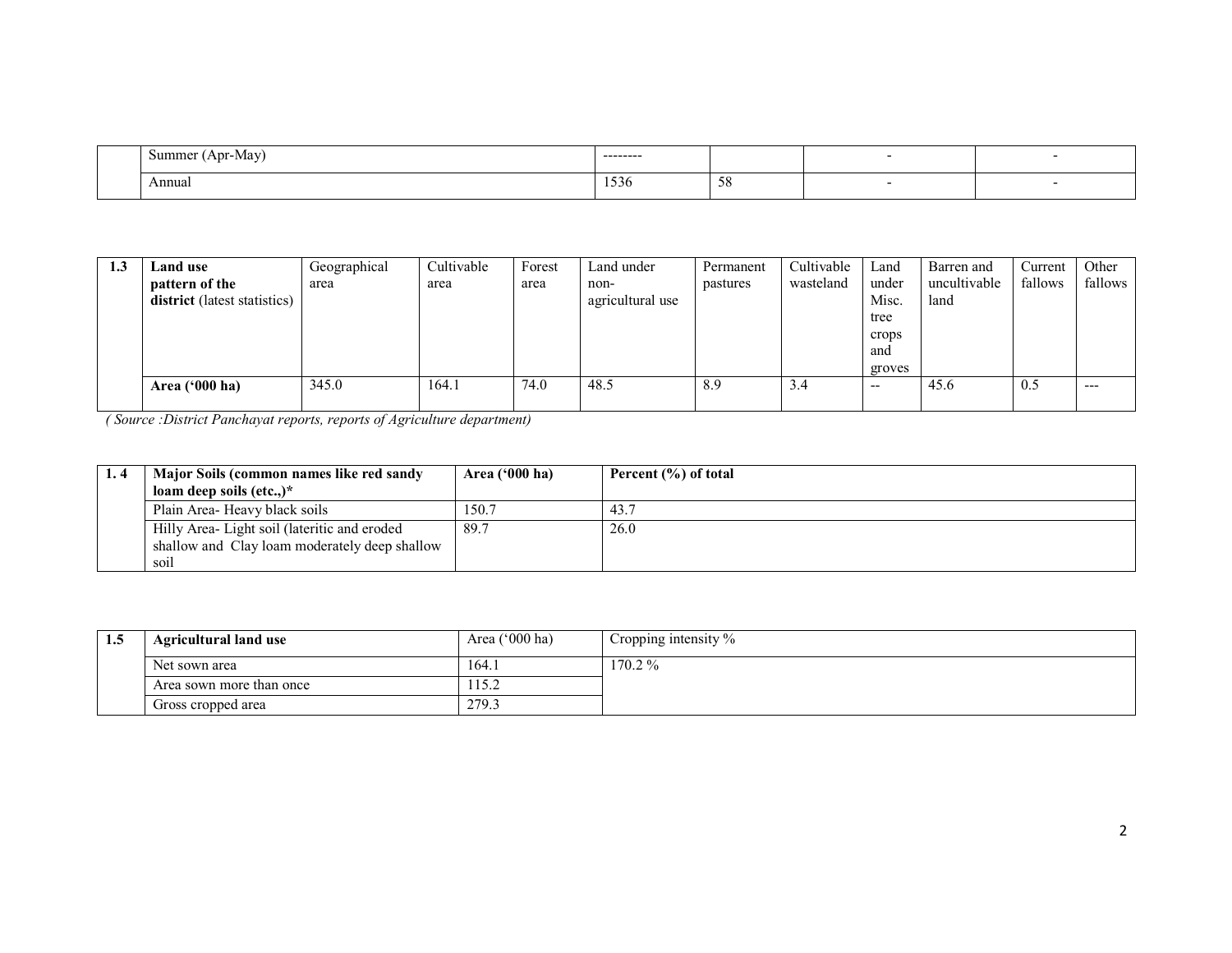| 1.6 | Irrigation                                                                                                 | Area ('000 ha)            |                          |                                                                                                   |
|-----|------------------------------------------------------------------------------------------------------------|---------------------------|--------------------------|---------------------------------------------------------------------------------------------------|
|     | Net irrigated area                                                                                         | 63.4                      |                          |                                                                                                   |
|     | Gross irrigated area                                                                                       | 72.5                      |                          |                                                                                                   |
|     | Rain fed area                                                                                              | 100.7                     |                          |                                                                                                   |
|     | <b>Sources of Irrigation</b>                                                                               | Number                    | Area ('000 ha)           | Percentage of total irrigated area                                                                |
|     | Canals                                                                                                     | 3                         | 72.2                     | 35                                                                                                |
|     | Tanks                                                                                                      |                           | Ē,                       | $-$                                                                                               |
|     | Open wells                                                                                                 | 15654                     |                          | 25                                                                                                |
|     | Bore wells                                                                                                 | 24562                     | ÷,                       | 30                                                                                                |
|     | Lift irrigation schemes                                                                                    | 46                        | ۰                        | 5                                                                                                 |
|     | Micro-irrigation                                                                                           | 1256                      | L,                       | 5                                                                                                 |
|     | Other sources (please specify)                                                                             |                           |                          |                                                                                                   |
|     | <b>Total Irrigated Area</b>                                                                                | $\overline{a}$            | 72.2                     | 100.0                                                                                             |
|     | Pump sets                                                                                                  | 14546                     |                          |                                                                                                   |
|     | No. of Tractors                                                                                            | 8746                      |                          |                                                                                                   |
|     | Groundwater availability and use* (Data<br>source: State/Central Ground water<br><b>Department /Board)</b> | No. of blocks/<br>Tehsils | $(\%)$ area              | Quality of water (specify the problem<br>such as high levels of arsenic, fluoride,<br>saline etc) |
|     | Over exploited                                                                                             | $\overline{a}$            | $\blacksquare$           |                                                                                                   |
|     | Critical                                                                                                   |                           |                          |                                                                                                   |
|     | Semi-critical                                                                                              | $\overline{a}$            | $\blacksquare$           | $\overline{\phantom{a}}$                                                                          |
|     | Safe                                                                                                       | Yes                       | ٠                        |                                                                                                   |
|     | Wastewater availability and use                                                                            | $\overline{\phantom{a}}$  | $\overline{\phantom{a}}$ | $\overline{\phantom{a}}$                                                                          |
|     | Ground water quality                                                                                       |                           |                          |                                                                                                   |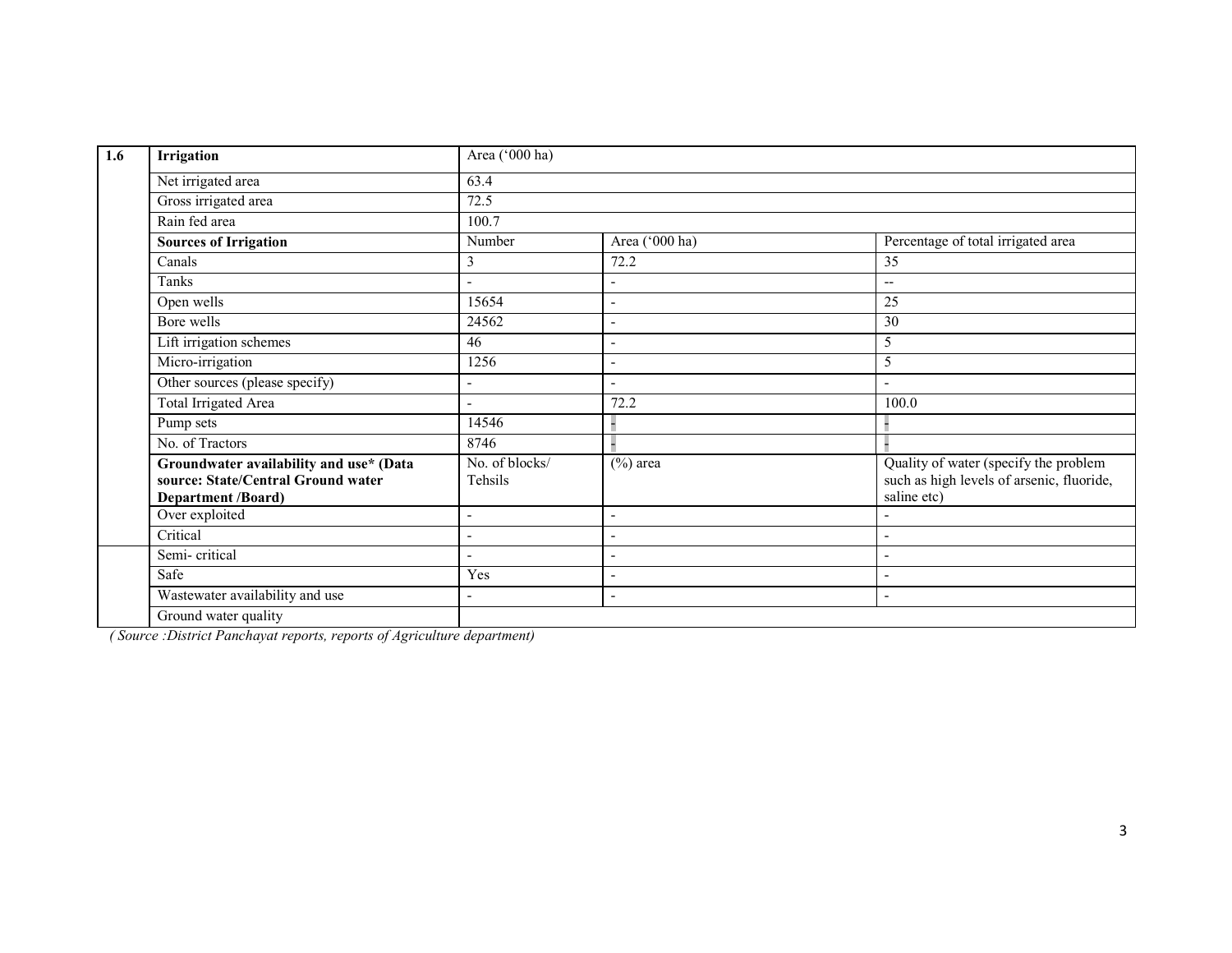| 1.7 | Major field crops cultivated |                  |                 |              | Area ('000 ha)   |                 |              |               |                    |
|-----|------------------------------|------------------|-----------------|--------------|------------------|-----------------|--------------|---------------|--------------------|
|     |                              |                  | <b>Kharif</b>   |              |                  | Rabi            |              |               |                    |
|     |                              | <b>Irrigated</b> | <b>Rain fed</b> | <b>Total</b> | <b>Irrigated</b> | <b>Rain fed</b> | <b>Total</b> | <b>Summer</b> | <b>Grand total</b> |
|     | Paddy                        | 61.7             | 32.5            |              |                  |                 |              | 0.7           | 94                 |
|     | Sorghum                      |                  | 37.6            |              |                  |                 |              |               | 37.6               |
|     | Sugarcane                    |                  |                 |              | 110              |                 |              |               | 110                |
|     | Groundnut                    | 8.1              |                 |              |                  |                 |              | 19.0          | 27.6               |
|     | Cotton                       | 23.5             |                 |              |                  |                 |              |               | 23.5               |
|     |                              |                  |                 |              |                  |                 |              |               |                    |

#### 1.7 Area under major field crops & horticulture (as per latest figures)

| <b>Horticultural crops - Fruits</b> |              | Area ('000 ha)   |          |  |  |  |  |  |  |
|-------------------------------------|--------------|------------------|----------|--|--|--|--|--|--|
|                                     | <b>Total</b> | <b>Irrigated</b> | Rain fed |  |  |  |  |  |  |
| Mango                               | 8.5          | 8.5              |          |  |  |  |  |  |  |
| Sapota                              | 1.9          | 1.9              |          |  |  |  |  |  |  |
| Banana                              | 11.7         | 11.7             |          |  |  |  |  |  |  |
| Papaya                              | 1.4          | 1.4              |          |  |  |  |  |  |  |
| Custard apple                       | 0.0          |                  | 0.050    |  |  |  |  |  |  |
| Horticultural crops -               |              | Total            |          |  |  |  |  |  |  |
| Vegetables                          |              |                  |          |  |  |  |  |  |  |
| Okra                                | 7.5          |                  |          |  |  |  |  |  |  |
| <b>Brinjal</b>                      | 7.0          |                  |          |  |  |  |  |  |  |
| Onion                               | 0.0          |                  |          |  |  |  |  |  |  |
| Chili                               | 2.5          |                  |          |  |  |  |  |  |  |
| Tomato                              | 1.7          |                  |          |  |  |  |  |  |  |
|                                     | 9.1          |                  |          |  |  |  |  |  |  |
| <b>Medicinal and Aromatic</b>       |              | <b>Total</b>     |          |  |  |  |  |  |  |
| crops                               |              |                  |          |  |  |  |  |  |  |
| <b>Plantation crops</b>             |              | <b>Total</b>     |          |  |  |  |  |  |  |
| <b>Fodder crops</b>                 |              | <b>Total</b>     |          |  |  |  |  |  |  |
| Total fodder crop area              |              |                  |          |  |  |  |  |  |  |
| <b>Grazing land</b>                 |              |                  |          |  |  |  |  |  |  |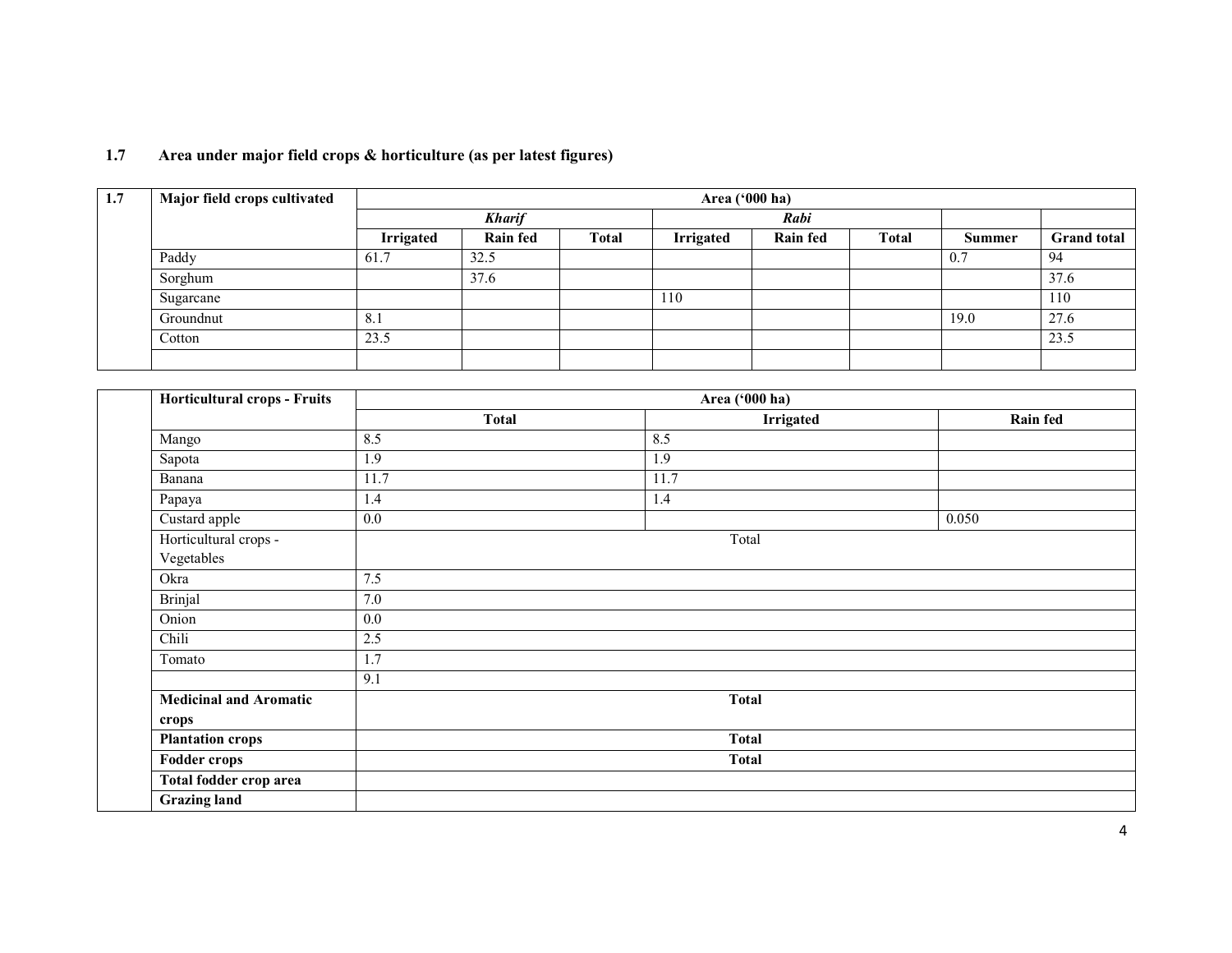|  | $\sim$<br>Sericult<br>Ш<br>-eto |  |
|--|---------------------------------|--|
|  | ')the<br>-tspecif               |  |

| 1.8  | Livestock                                                                                                          |                        |                          | <b>Male</b> ('000) |                          | Female ('000)                            |                                                                  | <b>Total ('000)</b>          |  |  |
|------|--------------------------------------------------------------------------------------------------------------------|------------------------|--------------------------|--------------------|--------------------------|------------------------------------------|------------------------------------------------------------------|------------------------------|--|--|
|      | Non descriptive Cattle (local low yielding)                                                                        |                        | 12.1                     |                    | 155.6                    |                                          |                                                                  |                              |  |  |
|      | Crossbred cattle                                                                                                   |                        |                          | 2.1                |                          |                                          |                                                                  | 151.6                        |  |  |
|      | Non descriptive Buffaloes (local low yielding)                                                                     |                        |                          |                    | 176.4                    |                                          |                                                                  | 176.4                        |  |  |
|      | <b>Graded Buffaloes</b>                                                                                            |                        |                          |                    |                          |                                          |                                                                  |                              |  |  |
|      | Goat                                                                                                               |                        | $\overline{\phantom{a}}$ |                    | $\overline{a}$           |                                          |                                                                  |                              |  |  |
|      | Sheep                                                                                                              |                        | $\overline{\phantom{a}}$ |                    |                          |                                          |                                                                  |                              |  |  |
|      | Others (Camel, Pig, Yak etc.)                                                                                      |                        | $\overline{\phantom{a}}$ |                    | $\overline{\phantom{a}}$ |                                          | $\overline{a}$                                                   |                              |  |  |
|      | Commercial dairy farms (Number)                                                                                    |                        |                          |                    |                          |                                          | $\overline{a}$                                                   |                              |  |  |
| 1.9  | <b>Poultry</b>                                                                                                     |                        |                          | No. of farms       |                          |                                          | Total No. of birds ('000)                                        |                              |  |  |
|      | Commercial                                                                                                         | $\overline{45}$        |                          | 555.7              |                          |                                          |                                                                  |                              |  |  |
|      | Backyard                                                                                                           |                        |                          | 21<br>222.2        |                          |                                          |                                                                  |                              |  |  |
| 1.10 | Fisheries (Data source: Chief Planning Officer)                                                                    |                        |                          |                    |                          |                                          |                                                                  |                              |  |  |
|      | A. Capture                                                                                                         |                        |                          |                    |                          |                                          |                                                                  |                              |  |  |
|      | i) Marine (Data Source: Fisheries Department)                                                                      |                        | No. of fishermen         |                    | <b>Boats</b>             |                                          | <b>Nets</b>                                                      | <b>Storage</b><br>facilities |  |  |
|      |                                                                                                                    |                        |                          | Mechanized         | Non-<br>mechanized       | Mechanized<br>(Trawl nets,<br>Gill nets) | Non-<br>mechanized<br>(Shore)<br>Seines, Stake<br>$&$ trap nets) | (Ice<br>plants<br>etc.)      |  |  |
|      | ii) Inland                                                                                                         |                        | No. Farmer owned ponds   |                    |                          | <b>No. of Reservoirs</b>                 |                                                                  | No. of village tanks         |  |  |
|      |                                                                                                                    | ---                    |                          |                    | ----                     |                                          | -----                                                            |                              |  |  |
|      | <b>B.</b> Culture                                                                                                  |                        | Not applicable           |                    |                          |                                          |                                                                  |                              |  |  |
|      |                                                                                                                    | Water Spread Area (ha) |                          |                    | Yield (t/ha)             |                                          | Production ('000<br>tons)                                        |                              |  |  |
|      | i) Brackish water (Data Source: MPEDA/Fisheries Department)<br>ii) Fresh water (Data Source: Fisheries Department) |                        |                          | $-$                |                          | --                                       |                                                                  | $\overline{\phantom{a}}$     |  |  |
|      |                                                                                                                    |                        |                          | --                 |                          | $\overline{\phantom{a}}$                 |                                                                  | $\overline{a}$               |  |  |
|      | <b>Others</b>                                                                                                      |                        | $-$                      |                    | $-$                      |                                          |                                                                  | $-$                          |  |  |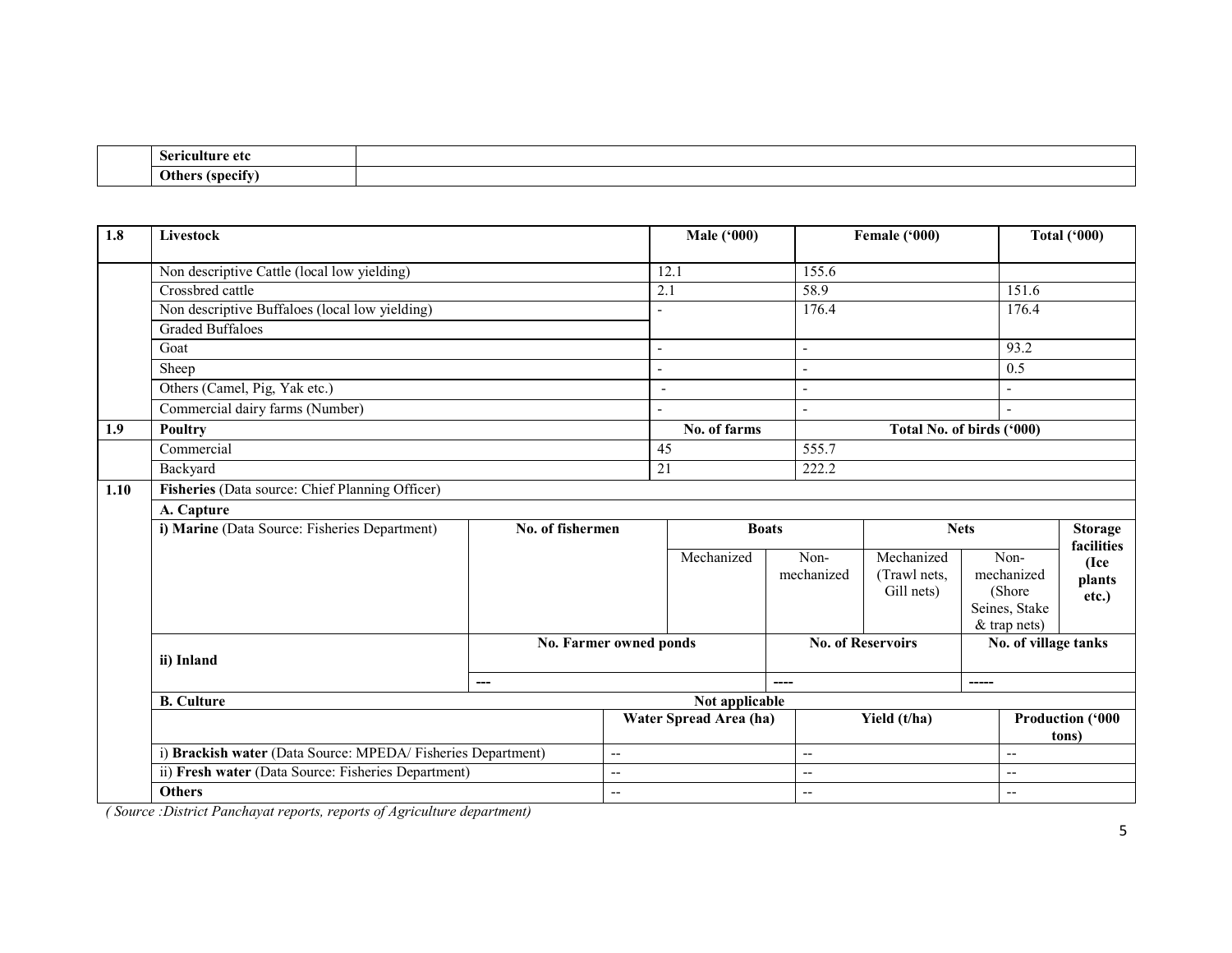| 1.11 | Name<br>of crop                                                   | <b>Kharif</b>       |                         |                        | Rabi                    | <b>Summer</b>          |                         | <b>Total</b>          |                          | <b>Crop</b><br>residue                       |  |  |
|------|-------------------------------------------------------------------|---------------------|-------------------------|------------------------|-------------------------|------------------------|-------------------------|-----------------------|--------------------------|----------------------------------------------|--|--|
|      |                                                                   | Production ('000 t) | Productivity<br>(kg/ha) | Production ('000<br>U) | Productivity<br>(kg/ha) | Productio<br>n('000 t) | Productivity<br>(kg/ha) | Production<br>(000 t) | Productivi<br>ty (kg/ha) | as<br>fodder<br>$(^\circ000^\circ)$<br>tons) |  |  |
|      | Major Field crops (Crops to be identified based on total acreage) |                     |                         |                        |                         |                        |                         |                       |                          |                                              |  |  |
|      |                                                                   | mt                  |                         |                        |                         |                        |                         |                       |                          |                                              |  |  |
|      | Paddy                                                             | 105.80              | 2159                    |                        |                         | 14.48                  | 2587                    | 120.28                | 4746                     |                                              |  |  |
|      | Sorghum                                                           | 50.1                | 1331                    |                        |                         |                        |                         | 50.1                  | 1331                     |                                              |  |  |
|      | Sugarcane                                                         |                     |                         | 201.500                | 7700                    |                        |                         | 7700                  | 70000                    |                                              |  |  |
|      | Groundnut                                                         |                     |                         |                        |                         | 35.67                  | 1829                    | 35.67                 | 1829                     |                                              |  |  |
|      | Cotton                                                            | 70.138              | 507                     |                        |                         |                        |                         | 70.138                | $507$ (Lint)             |                                              |  |  |
|      |                                                                   |                     |                         |                        |                         |                        |                         |                       |                          |                                              |  |  |

## 1.11 Production and Productivity of major crops (Average of last 5 years)

|        | Major Horticultural crops (Crops to be identified based on total acreage) |                          |                                                                           |                          |                          |       |                          |       |       |  |  |  |
|--------|---------------------------------------------------------------------------|--------------------------|---------------------------------------------------------------------------|--------------------------|--------------------------|-------|--------------------------|-------|-------|--|--|--|
| Others | Mango                                                                     | $\overline{\phantom{0}}$ |                                                                           | $\overline{\phantom{0}}$ | $\overline{\phantom{a}}$ | 70.1  | 8200                     | 70.1  | 8200  |  |  |  |
|        | Sapota                                                                    | $\overline{\phantom{0}}$ | $\overline{\phantom{0}}$                                                  | -                        | $\overline{\phantom{a}}$ | 19.9  | 10000                    | 19.9  | 10000 |  |  |  |
|        | Banana                                                                    | $\overline{\phantom{0}}$ |                                                                           | 763.8                    | 65000                    |       |                          | 763.8 | 65000 |  |  |  |
|        | Papaya                                                                    | $\overline{\phantom{0}}$ | $\overline{\phantom{a}}$                                                  | 8.7                      | 6000                     |       | $\overline{\phantom{a}}$ | 8.7   | 6000  |  |  |  |
|        | Custard apple                                                             | $\overline{\phantom{a}}$ | $\overline{\phantom{0}}$                                                  | $\overline{\phantom{0}}$ | $\overline{\phantom{a}}$ | 0.075 | 1500                     | 0.075 | 1500  |  |  |  |
|        |                                                                           |                          |                                                                           |                          |                          |       |                          |       |       |  |  |  |
|        |                                                                           |                          | Major Horticultural crops (Crops to be identified based on total acreage) |                          |                          |       |                          |       |       |  |  |  |
|        | Okra                                                                      |                          | 1453                                                                      |                          |                          |       |                          | 11    | 1453  |  |  |  |
|        | Brinjal                                                                   | 22                       | 3120                                                                      |                          |                          |       |                          | 22    | 3120  |  |  |  |
|        | Onion                                                                     |                          |                                                                           | 0.55                     | 27210                    |       |                          | 0.55  | 27210 |  |  |  |
|        | Chili                                                                     | 2.54                     | 980                                                                       |                          |                          |       |                          | 2.54  | 980   |  |  |  |
|        | Tomato                                                                    |                          |                                                                           | 8.5                      | 5000                     |       |                          | 8.5   | 5000  |  |  |  |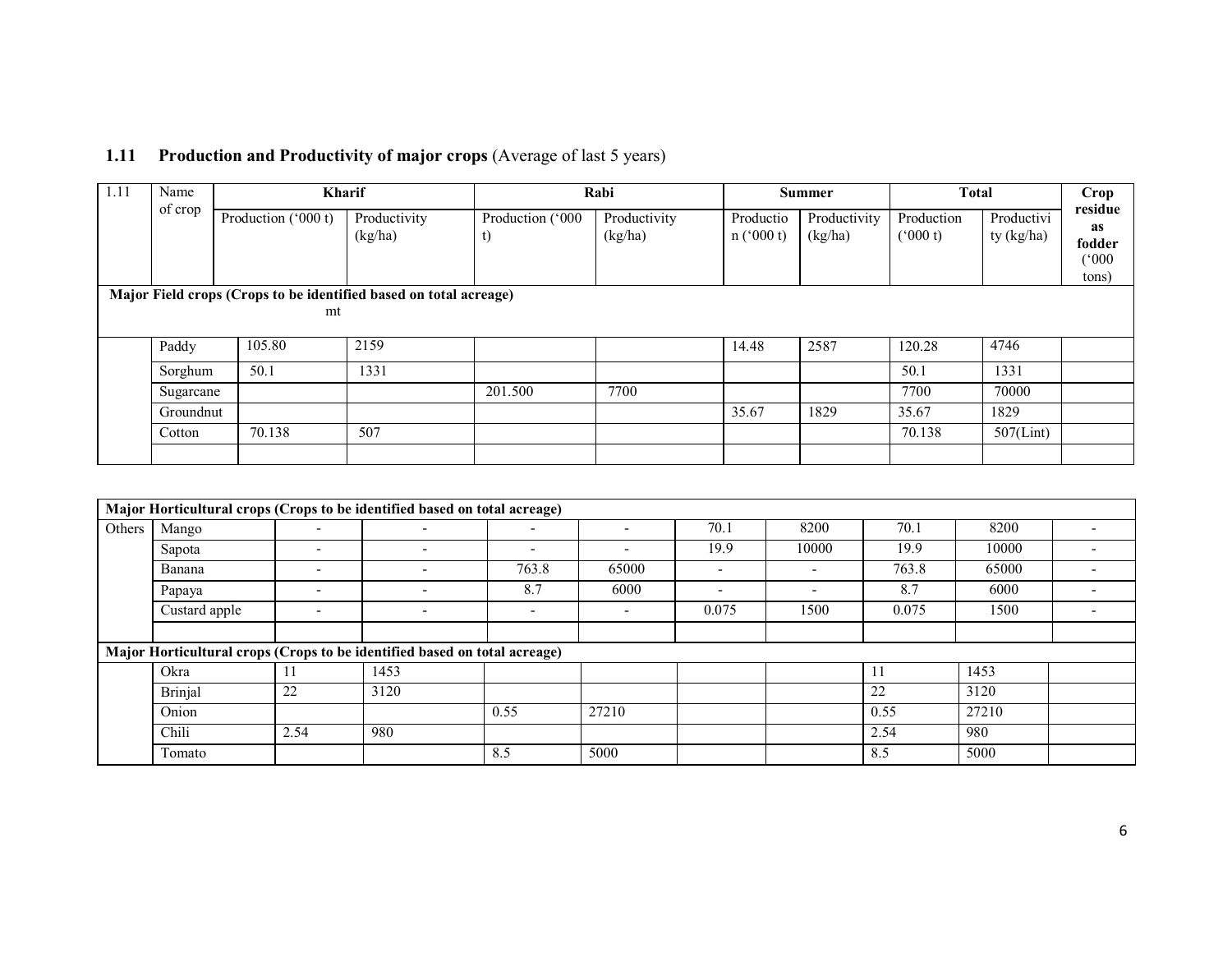| 1.12 | Sowing window for 5 major<br>field crops<br>(start and end of normal)<br>sowing period) | Paddy                          | Sorghum                         | Sugarcane               | Groundnut                   | Cotton                     |
|------|-----------------------------------------------------------------------------------------|--------------------------------|---------------------------------|-------------------------|-----------------------------|----------------------------|
|      | Kharif-Rain fed                                                                         | $1st$ week of June- $4th$ week | $1st$ week of Augus- $4th$      |                         |                             |                            |
|      |                                                                                         | September                      | week September                  |                         |                             |                            |
|      | Kharif-Irrigated                                                                        | $1st$ week of June- $4th$ week | $1st$ week of August -          | -                       |                             |                            |
|      |                                                                                         | September                      | 4 <sup>th</sup><br>week October |                         |                             |                            |
|      | Rabi-Rain fed                                                                           |                                |                                 |                         |                             |                            |
|      | Rabi-Irrigated                                                                          |                                |                                 | $1st$ week of October - | $1st$ week of               | $1st$ week of June - $1st$ |
|      |                                                                                         |                                |                                 | $1st$ week February     | December $-4$ <sup>th</sup> | week October               |
|      |                                                                                         |                                |                                 |                         | week March                  |                            |

| 1.13 | What is the major contingency the district is prone to? (Tick mark) | Regular | Occasional | <b>None</b> |
|------|---------------------------------------------------------------------|---------|------------|-------------|
|      | Drought                                                             |         |            |             |
|      | Flood                                                               |         |            |             |
|      | Cyclone                                                             |         |            |             |
|      | Hail storm                                                          |         |            |             |
|      | Heat wave                                                           |         |            |             |
|      | Cold wave                                                           |         |            |             |
|      | Frost                                                               |         |            |             |
|      | Sea water intrusion                                                 |         |            |             |
|      | Pests and disease outbreak (specify)                                |         |            |             |
|      | Others (specify)                                                    |         |            |             |

| 1.14 | Include Digital maps of the district for | Location map of district within State as Annexure I | Enclosed: Yes |
|------|------------------------------------------|-----------------------------------------------------|---------------|
|      |                                          | Mean annual rainfall as Annexure 2                  | Enclosed: Yes |
|      |                                          | Soil map as Annexure 3                              | Enclosed: No  |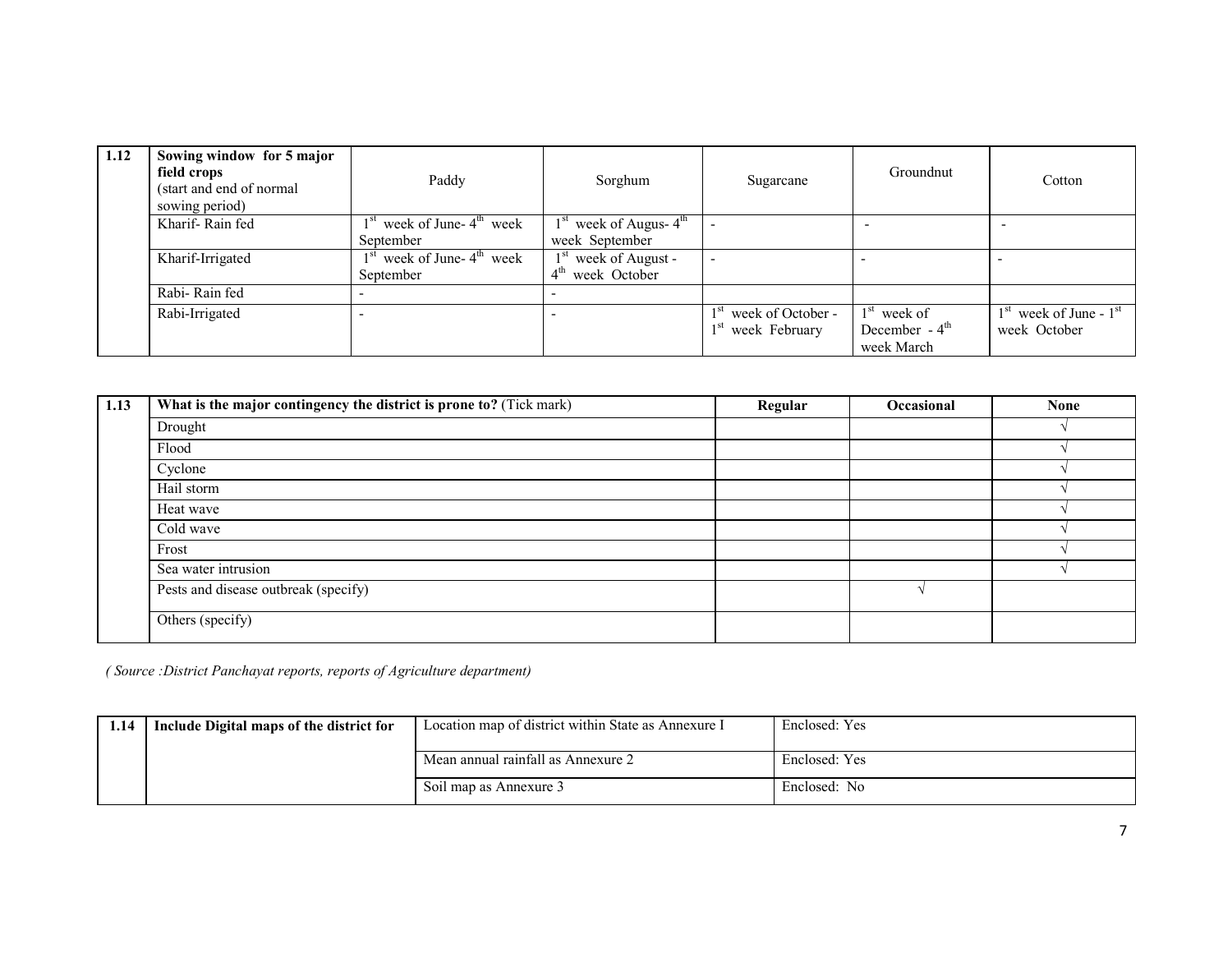

Location map of district within State as Annexure I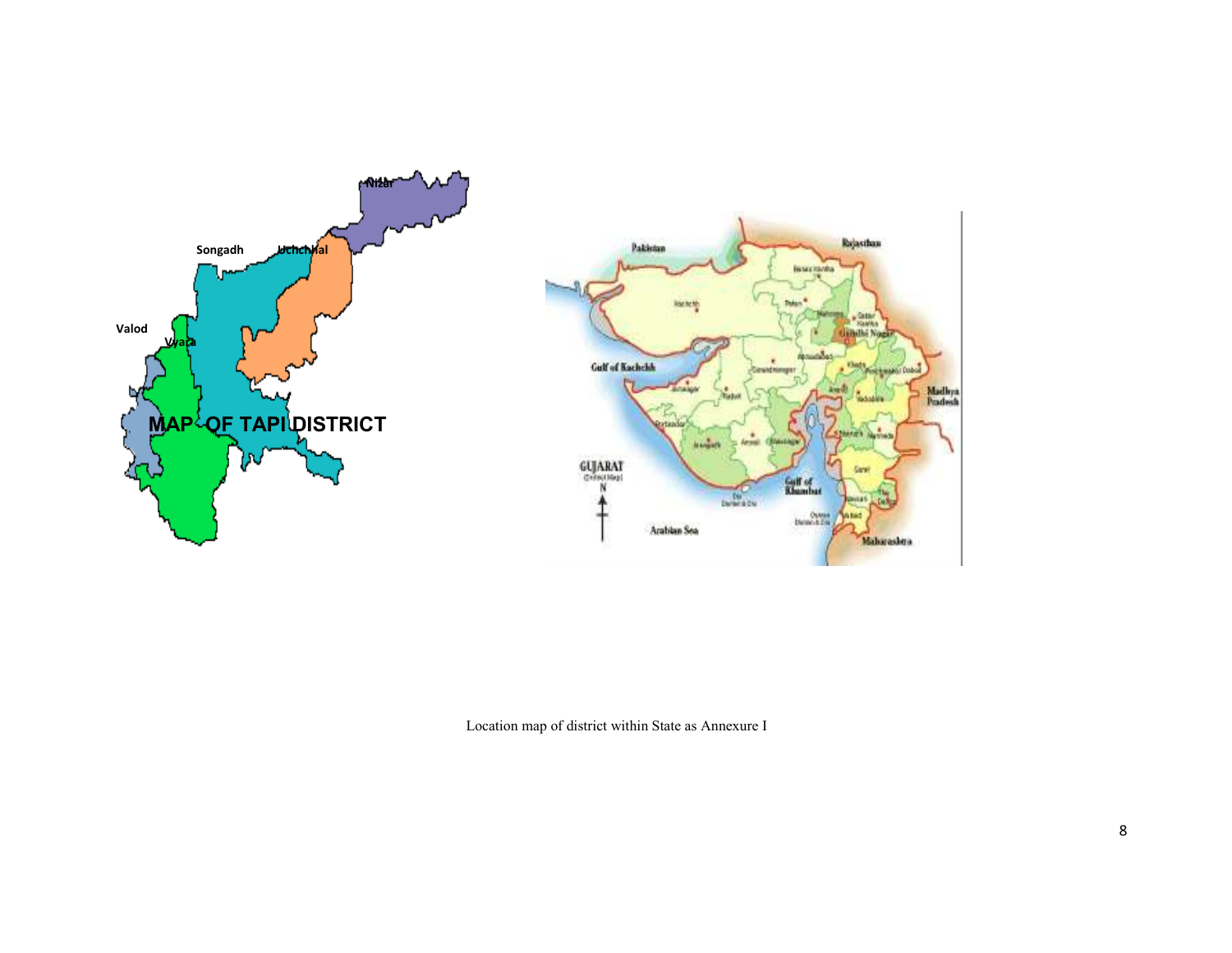#### Annexure 2

#### Regarding last 10 years rain fall :-

Since this district is newly formed *i.e.* in the year of 2007, these data are not available. Earlier this district was a part of Surat district

| Sr.No. | Year | Rainfall(mm) |
|--------|------|--------------|
|        | 2007 | 1396.4       |
|        | 2008 | 1825.0       |
|        | 2009 | 1386.0       |

### 2.0 Strategies for weather related contingencies

#### 2.1 Drought

#### 2.1.1 Rain fed situation

| Condition                                         |                                                            |                                         |                                                       | <b>Suggested Contingency measures</b>                          |                                     |
|---------------------------------------------------|------------------------------------------------------------|-----------------------------------------|-------------------------------------------------------|----------------------------------------------------------------|-------------------------------------|
| <b>Early season</b><br>drought (delayed<br>onset) | <b>Major Farming</b><br>situation                          | <b>Normal Crop / Cropping</b><br>system | Change in crop / cropping<br>system including variety | <b>Agronomic measures</b>                                      | <b>Remarks</b> on<br>Implementation |
|                                                   | Moderately deep<br>black & sandy loam<br>soil (Plain area) | Paddy                                   | No Change                                             | Intercultivation, Protect<br>Irrigation and weed<br>management | Linkage with RKVY,<br>NSC and NFSM  |
| Delay by 2 weeks<br>I <sup>st</sup> week of July  |                                                            | Sorghum                                 | No Change                                             |                                                                |                                     |
|                                                   |                                                            | Sugarcane                               | No Change                                             |                                                                |                                     |
|                                                   |                                                            | Groundnut                               | No Change                                             |                                                                |                                     |
|                                                   |                                                            | Cotton                                  | No Change                                             |                                                                |                                     |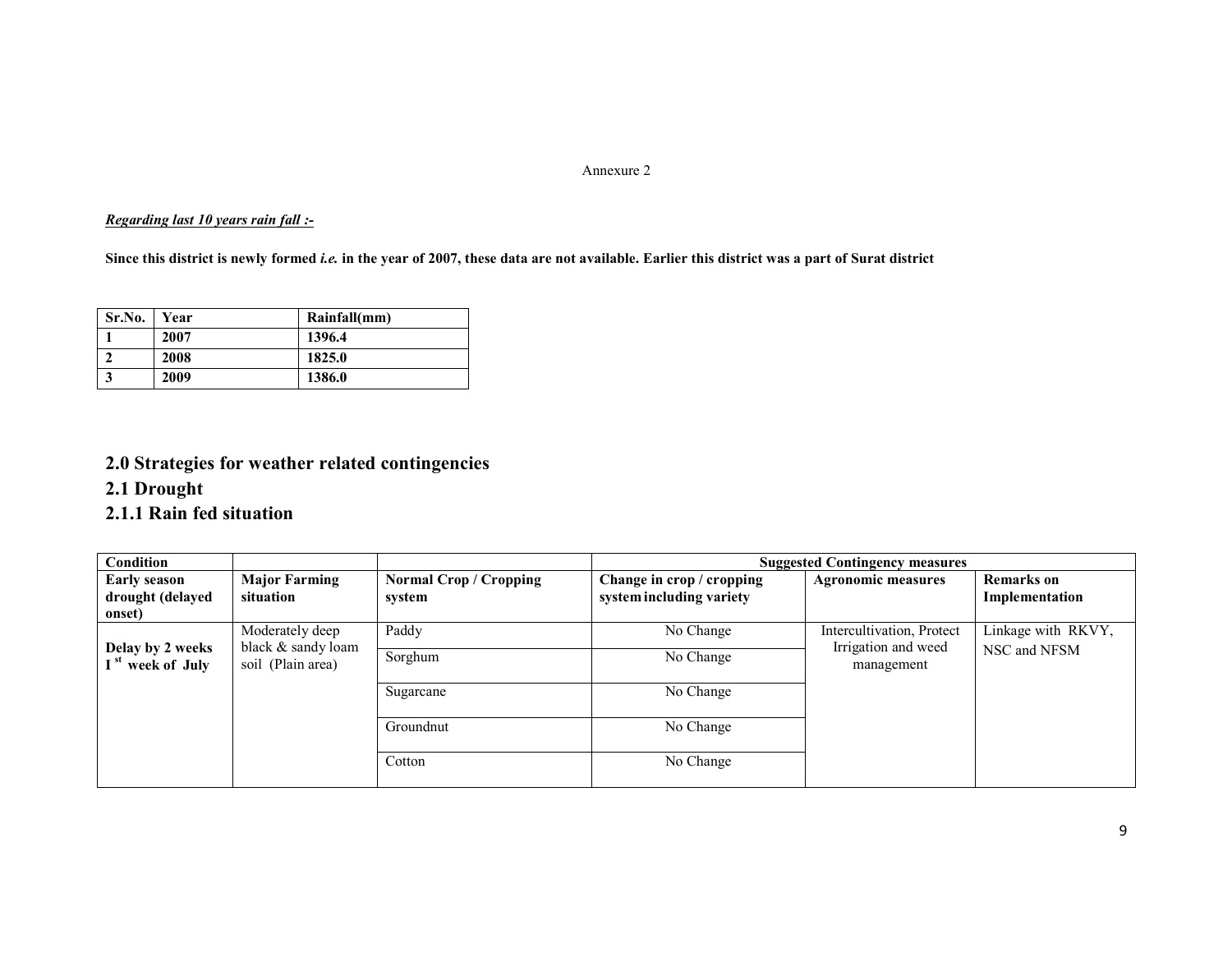| Sandy loam soil<br>(Hilly area) | Paddy     | No Change |  |
|---------------------------------|-----------|-----------|--|
|                                 | Sorghum   | No Change |  |
|                                 | Sugarcane | No Change |  |
|                                 | Groundnut | No Change |  |
|                                 | Cotton    | No Change |  |

| <b>Condition</b>                                  |                                       |                                    |                                   | <b>Suggested Contingency measures</b>   |                                     |
|---------------------------------------------------|---------------------------------------|------------------------------------|-----------------------------------|-----------------------------------------|-------------------------------------|
| <b>Early season</b><br>drought (delayed<br>onset) | <b>Major Farming</b><br>situation     | <b>Normal Crop/cropping system</b> | Change in crop/cropping<br>system | <b>Agronomic measures</b>               | <b>Remarks</b> on<br>Implementation |
| Delay by 4 weeks                                  | Moderately deep<br>black & sandy loam | Paddy                              | No Change                         | Wider spacing<br>Mulching               | Linkage with GSSC<br>NSC            |
| 3I <sup>rd</sup> week of July                     | soil (Plain area)                     | Sorghum                            | No Change                         | Micro irrigation<br>- Inter cultivation | <b>RKVY</b><br><b>NHM</b>           |
|                                                   |                                       | Sugarcane                          | No Change                         |                                         |                                     |
|                                                   |                                       | Groundnut                          | No Change                         |                                         |                                     |
|                                                   |                                       | Cotton                             | No Change                         |                                         |                                     |
|                                                   | Sandy loam soil<br>(Hilly area)       | Paddy                              | No Change                         | 20 % Higher seed rate                   |                                     |
|                                                   |                                       | Sorghum                            | No Change                         | Higher fertilizer                       |                                     |
|                                                   |                                       | Sugarcane                          | No Change                         | Moisture conservation                   |                                     |
|                                                   |                                       | Groundnut                          | No Change                         | Salt tolerant varieties                 |                                     |
|                                                   |                                       | Cotton                             | No Change                         |                                         |                                     |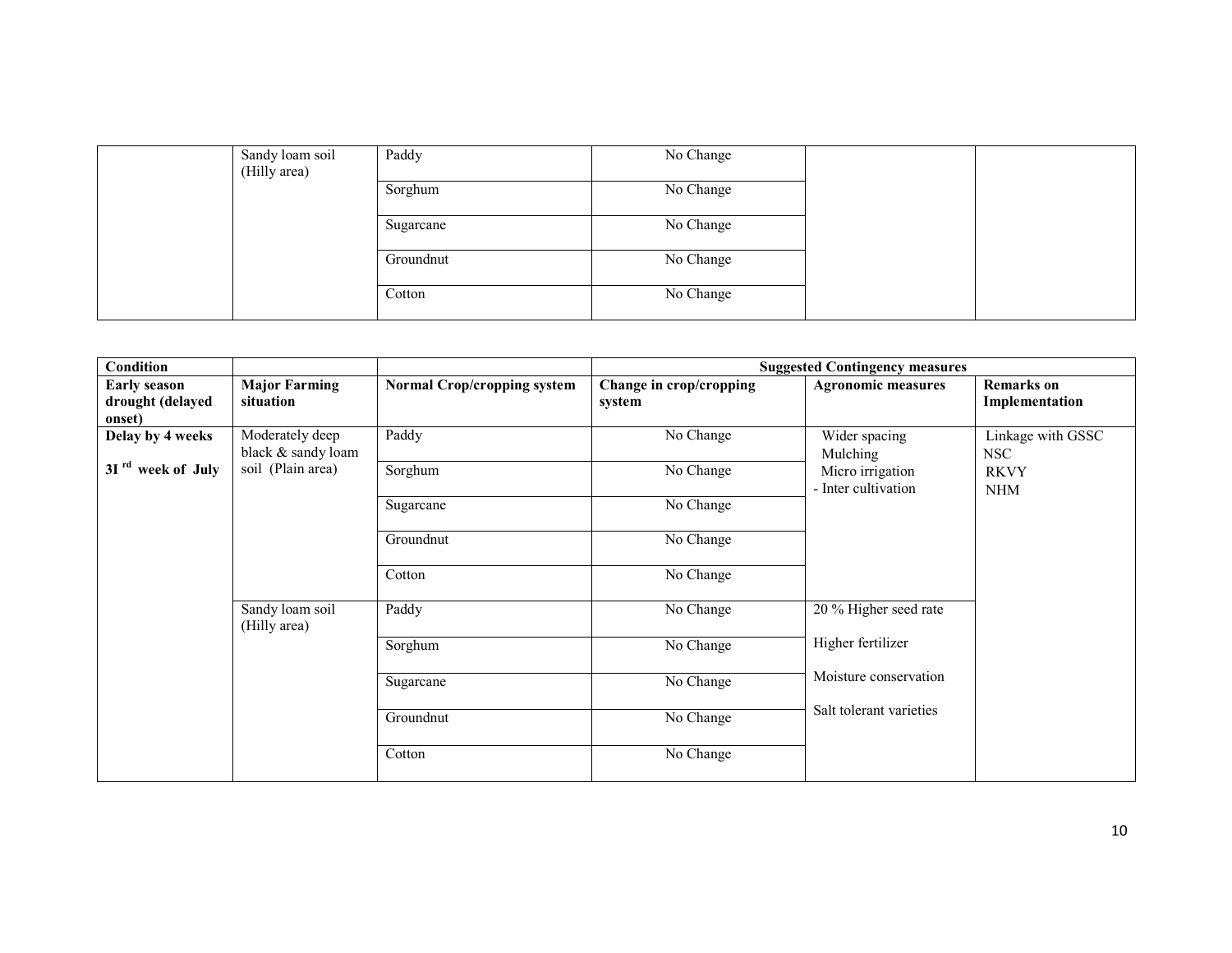| Condition                                          |                                                            |                                    |                                   |                           |                              |
|----------------------------------------------------|------------------------------------------------------------|------------------------------------|-----------------------------------|---------------------------|------------------------------|
| <b>Early season</b><br>drought (delayed<br>onset)  | <b>Major Farming</b><br>situation                          | <b>Normal Crop/cropping system</b> | Change in crop/cropping<br>system | <b>Agronomic measures</b> | Remarks on<br>Implementation |
| Delay by 6 weeks<br>I <sup>st</sup> week of August | Moderately deep<br>black & sandy loam<br>soil (Plain area) | Situation does not arise           |                                   |                           |                              |
|                                                    | Sandy loam soil<br>(Hilly area)                            |                                    |                                   |                           |                              |

| Condition                                         | <b>Situation does not arise</b>   |                                    |                                   |                           |                                     |  |  |
|---------------------------------------------------|-----------------------------------|------------------------------------|-----------------------------------|---------------------------|-------------------------------------|--|--|
| <b>Early season</b><br>drought (delayed<br>onset) | <b>Major Farming</b><br>situation | <b>Normal Crop/cropping system</b> | Change in crop/cropping<br>system | <b>Agronomic measures</b> | <b>Remarks</b> on<br>Implementation |  |  |
| Delay by 8 weeks<br>$3rd$ week of<br>August       |                                   | Situation does not arise           |                                   |                           |                                     |  |  |

| Condition                                               |                                         |                             |                                        | <b>Suggested Contingency measures</b> |                                    |
|---------------------------------------------------------|-----------------------------------------|-----------------------------|----------------------------------------|---------------------------------------|------------------------------------|
| Early season drought                                    | <b>Major Farming</b>                    | <b>Normal Crop/cropping</b> | Crop management                        | Soil nutrient &                       | <b>Remarks</b> on                  |
| (Normal onset)                                          | situation                               | system                      |                                        | moisture conservation                 | Implementation                     |
|                                                         |                                         |                             |                                        | measures                              |                                    |
|                                                         | Moderately deep                         | Paddy                       | Gap filling                            | Adopt foliar sprays of                |                                    |
| <b>Normal onset followed</b><br>by 15-20 days dry spell | black & sandy loam<br>soil (Plain area) | Sorghum                     | Thinning<br>Give protective irrigation | nutrients<br>Avoid interculturing     | Linkage with RKVY,<br>NSC and NFSM |
| after sowing leading to<br>poor germination/crop        |                                         | Sugarcane                   |                                        |                                       |                                    |
| stand etc.                                              |                                         | Groundnut                   |                                        |                                       |                                    |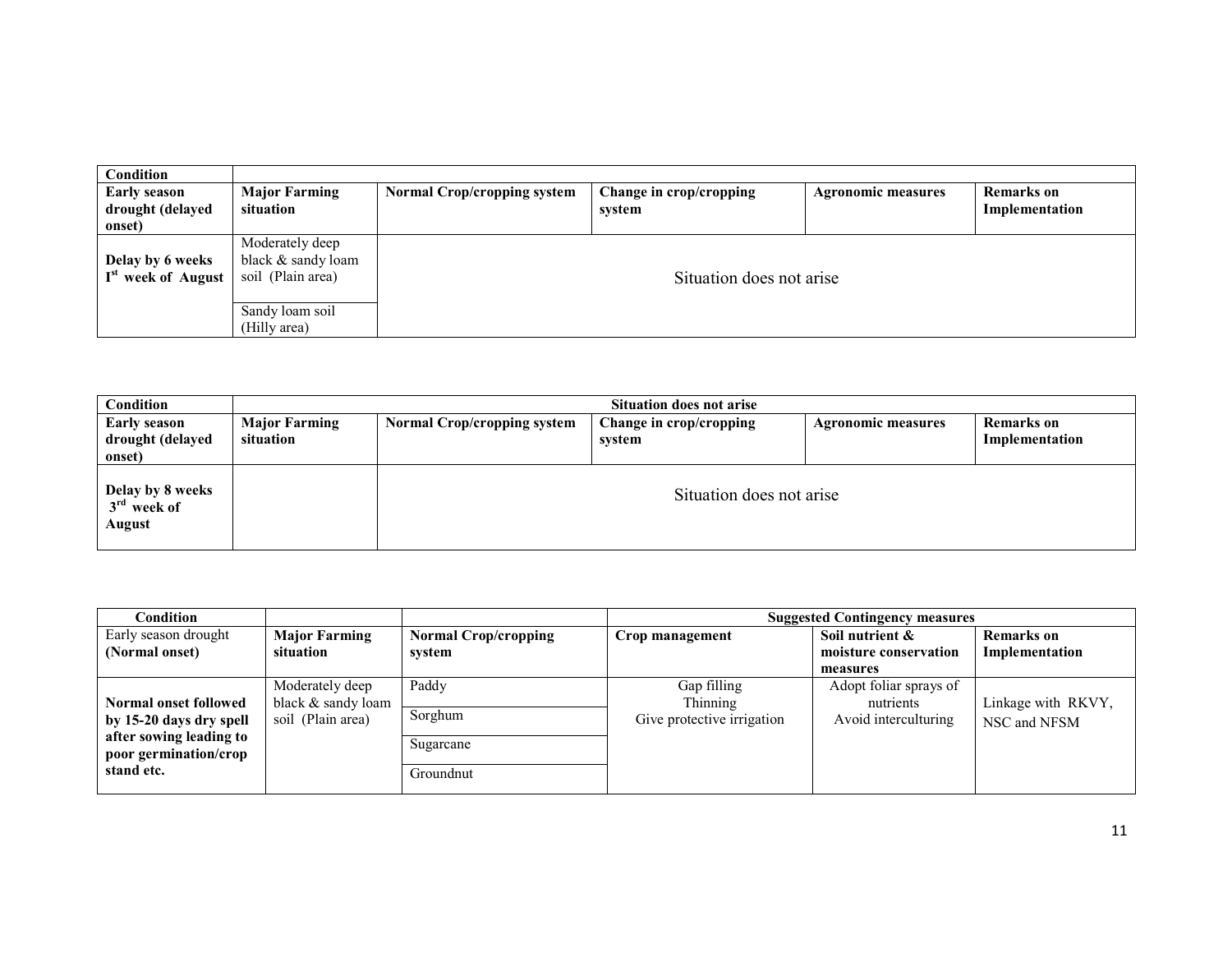|                 | Cotton    |        |       |  |
|-----------------|-----------|--------|-------|--|
| Sandy loam soil | Paddy     | $-Do-$ | $-DO$ |  |
| (Hilly area)    | Sorghum   |        |       |  |
|                 | Sugarcane |        |       |  |
|                 | Groundnut |        |       |  |
|                 | Cotton    |        |       |  |

| <b>Condition</b>                                                                                 |                                                            |                                                      |                                                           | <b>Suggested Contingency measures</b>                                                               |                                     |
|--------------------------------------------------------------------------------------------------|------------------------------------------------------------|------------------------------------------------------|-----------------------------------------------------------|-----------------------------------------------------------------------------------------------------|-------------------------------------|
| Mid season drought<br>(long dry spell,<br>consecutive 2 weeks<br>rainless $(>2.5$ mm)<br>period) | <b>Major Farming</b><br>situation                          | <b>Normal Crop/cropping system</b>                   | Crop management                                           | Soil nutrient &<br>moisture conservation<br>measues                                                 | <b>Remarks</b> on<br>Implementation |
| At vegetative stage                                                                              | Moderately deep<br>black & sandy loam<br>soil (Plain area) | Paddy<br>Sorghum<br>Sugarcane<br>Groundnut<br>Cotton | Use antitranspirant chemical<br>Repeated intercultivation | Use plastic or grass<br>mulch.<br>Application of foliar<br>nutrients Give protective<br>irrigation  | Linkage with RKVY,<br>NSC and NFSM  |
|                                                                                                  | Sandy loam soil<br>(Hilly area)                            | Paddy<br>Sorghum<br>Sugarcane<br>Groundnut<br>Cotton |                                                           | Use plastic or grass<br>mulch.<br>Application of foliar<br>nutrients.<br>Give protective irrigation | As above                            |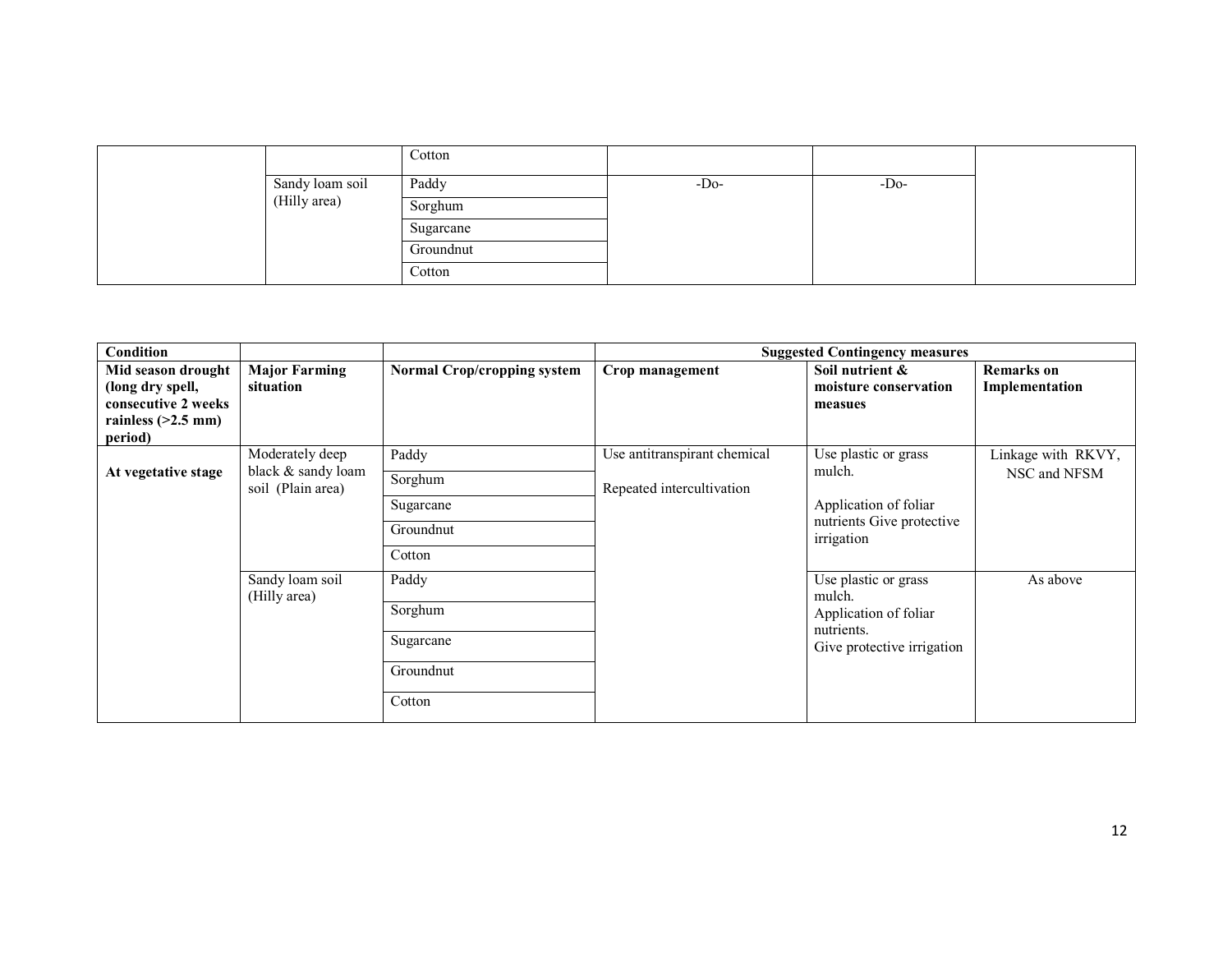| Condition                                 |                                       |                                    |                            | <b>Suggested Contingency measures</b>                 |                                     |
|-------------------------------------------|---------------------------------------|------------------------------------|----------------------------|-------------------------------------------------------|-------------------------------------|
| Mid season<br>drought (long dry<br>spell) | <b>Major Farming</b><br>situation     | <b>Normal Crop/cropping system</b> | Crop management            | Soil nutrient & moisture<br>conservation measures     | <b>Remarks</b> on<br>Implementation |
| At flowering/                             | Moderately deep<br>black & sandy loam | Paddy                              | Give protective irrigation | Adopt foliar application<br>of nutrients at flowering | Linkage with RKVY,<br>NSC and NFSM  |
| fruiting stage                            | soil (Plain area)                     | Sorghum                            | Weed management            | stage                                                 |                                     |
|                                           |                                       | Sugarcane                          |                            |                                                       |                                     |
|                                           |                                       | Groundnut                          |                            |                                                       |                                     |
|                                           |                                       | Cotton                             |                            |                                                       |                                     |
|                                           | Sandy loam soil<br>(Hilly area)       | Paddy                              | Give protective irrigation | Adopt foliar application<br>of nutrients at flowering | As above                            |
|                                           |                                       | Sorghum                            | Weed management            | stage                                                 |                                     |
|                                           |                                       | Sugarcane                          |                            |                                                       |                                     |
|                                           |                                       | Groundnut                          |                            |                                                       |                                     |
|                                           |                                       | Cotton                             |                            |                                                       |                                     |

| Condition                                                   |                                   |                                    | <b>Suggested Contingency measures</b>      |                                          |                                     |  |
|-------------------------------------------------------------|-----------------------------------|------------------------------------|--------------------------------------------|------------------------------------------|-------------------------------------|--|
| <b>Terminal drought</b><br>(Early withdrawal<br>of monsoon) | <b>Major Farming</b><br>situation | <b>Normal Crop/cropping system</b> | Crop management                            | <b>Rabi Crop planning</b>                | <b>Remarks</b> on<br>Implementation |  |
|                                                             | Moderately deep                   | Paddy                              | Harvest at physiological maturity          | Adopt foliar application                 | As above                            |  |
| black & sandy loam<br>soil (Plain area)                     | Sorghum                           | stage                              | of nutrients                               |                                          |                                     |  |
|                                                             |                                   | Sugarcane                          | Give protective irrigation                 |                                          |                                     |  |
|                                                             |                                   | Groundnut                          |                                            |                                          |                                     |  |
|                                                             | Cotton                            |                                    |                                            |                                          |                                     |  |
|                                                             | Sandy loam soil<br>(Hilly area)   | Paddy                              | Harvest at physiological maturity<br>stage | Adopt foliar application<br>of nutrients | As above                            |  |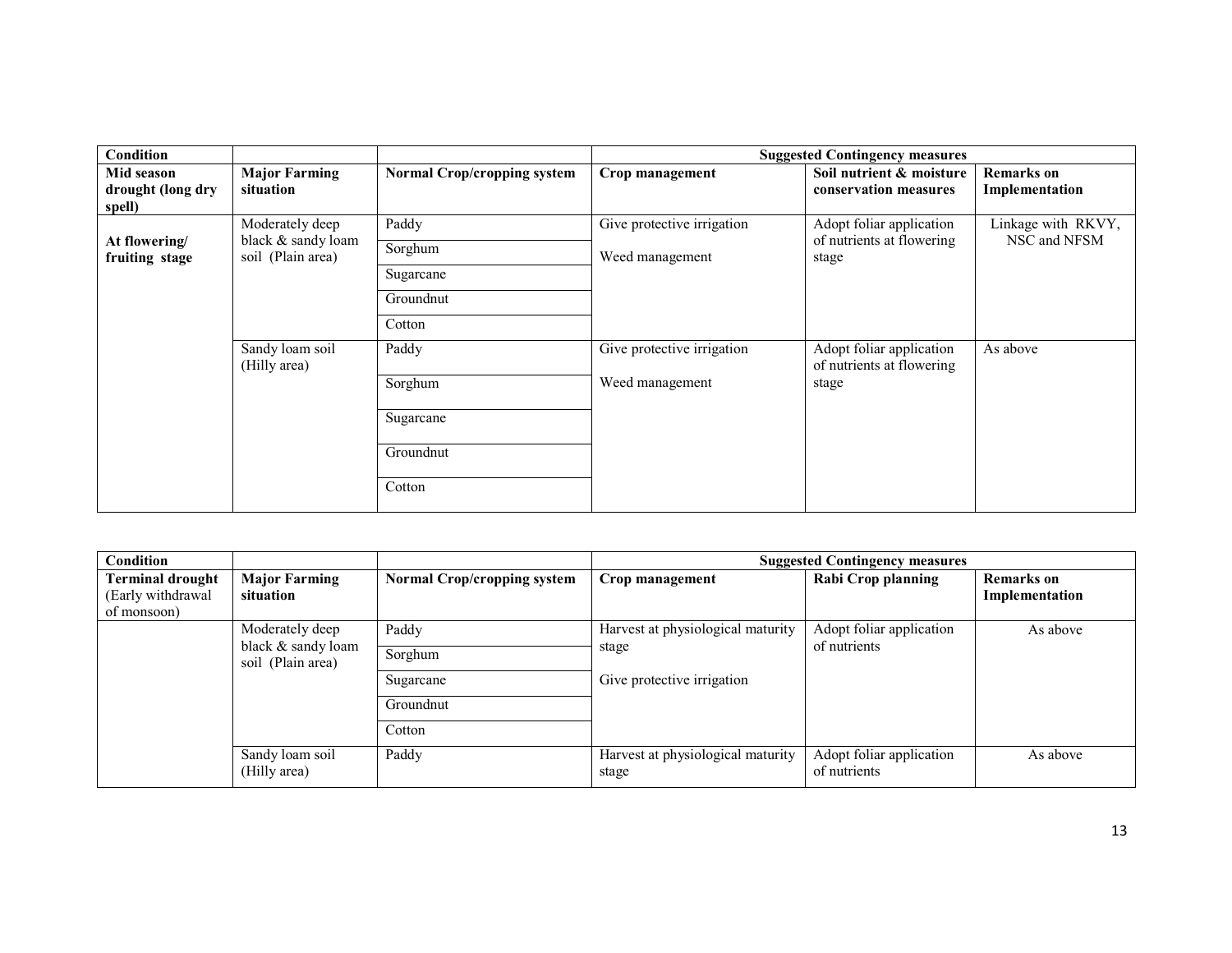|  | Sorghum   | Give protective irrigation |  |
|--|-----------|----------------------------|--|
|  | Sugarcane |                            |  |
|  | Groundnut |                            |  |
|  | Cotton    |                            |  |

# 2.1.2 Drought - Irrigated situation:

| Condition           |                        |                                    | <b>Suggested Contingency measures</b> |                           |                |  |
|---------------------|------------------------|------------------------------------|---------------------------------------|---------------------------|----------------|--|
|                     | <b>Major Farming</b>   | <b>Normal Crop/cropping system</b> | Change in crop/cropping               | <b>Agronomic measures</b> | Remarks on     |  |
|                     | situation              |                                    | system                                |                           | Implementation |  |
| Delayed release of  | Moderately deep black  |                                    |                                       |                           |                |  |
| water in canals due | & sandy loam soil      |                                    |                                       |                           |                |  |
| to low rainfall     | (Plain area)           |                                    | Not Applicable                        |                           |                |  |
|                     | Sandy loam soil (Hilly |                                    |                                       |                           |                |  |
|                     | area)                  |                                    |                                       |                           |                |  |

| Condition                                                    |                                                                                               | <b>Suggested Contingency measures</b> |                         |                           |                   |
|--------------------------------------------------------------|-----------------------------------------------------------------------------------------------|---------------------------------------|-------------------------|---------------------------|-------------------|
|                                                              | <b>Major Farming</b>                                                                          | <b>Normal Crop/cropping system</b>    | Change in crop/cropping | <b>Agronomic measures</b> | <b>Remarks</b> on |
|                                                              | situation                                                                                     |                                       | system                  |                           | Implementation    |
| Limited release of<br>water in canals due<br>to low rainfall | Moderately deep<br>black & sandy loam<br>soil (Plain area)<br>Sandy loam soil<br>(Hilly area) |                                       | Not applicable          |                           |                   |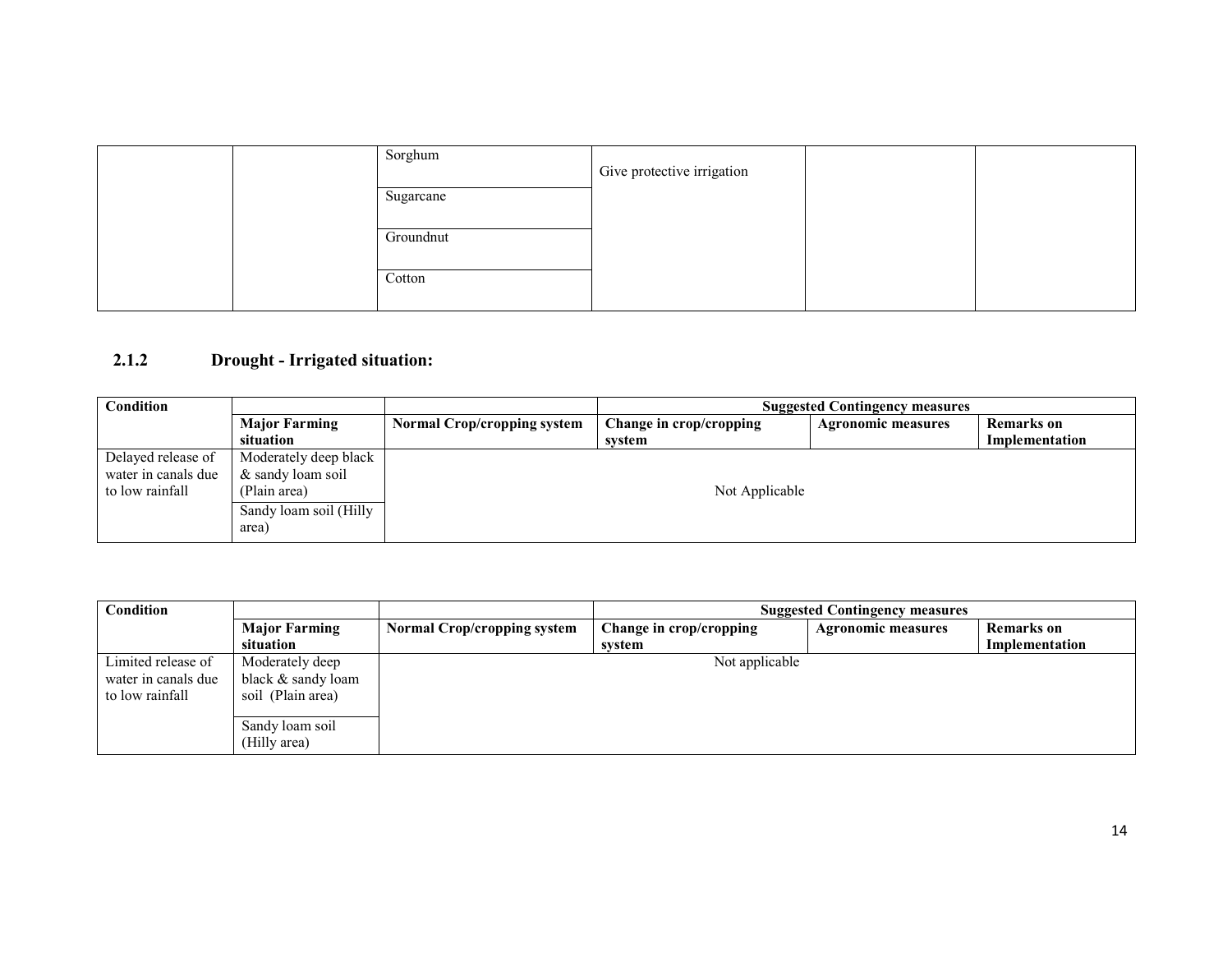| Condition           |                      |                                    |                         |                           |                   |  |
|---------------------|----------------------|------------------------------------|-------------------------|---------------------------|-------------------|--|
|                     | <b>Major Farming</b> | <b>Normal Crop/cropping system</b> | Change in crop/cropping | <b>Agronomic measures</b> | <b>Remarks</b> on |  |
|                     | situation            |                                    | system                  |                           | Implementation    |  |
| Non release of      | Moderately deep      | Not applicable                     |                         |                           |                   |  |
| water in canals     | black $&$ sandy loam |                                    |                         |                           |                   |  |
| under delayed onset | soil (Plain area)    |                                    |                         |                           |                   |  |
| of monsoon in       | Sandy loam soil      |                                    |                         |                           |                   |  |
| catchment           | (Hilly area)         |                                    |                         |                           |                   |  |
|                     |                      |                                    |                         |                           |                   |  |

| Condition              |                      |                                    |                         |                           |                |
|------------------------|----------------------|------------------------------------|-------------------------|---------------------------|----------------|
|                        | <b>Major Farming</b> | <b>Normal Crop/cropping system</b> | Change in crop/cropping | <b>Agronomic measures</b> | Remarks on     |
|                        | situation            |                                    | system                  |                           | Implementation |
| Lack of inflows into 1 | Moderately deep      |                                    | Not applicable          |                           |                |
| tanks due to           | black & sandy loam   |                                    |                         |                           |                |
| insufficient/delayed   | soil (Plain area)    |                                    |                         |                           |                |
| onset of monsoon       | Sandy loam soil      |                                    |                         |                           |                |
|                        | (Hilly area)         |                                    |                         |                           |                |

| Condition                                          |                                                            | This is not expected in this district |                         |                           |                   |  |  |  |
|----------------------------------------------------|------------------------------------------------------------|---------------------------------------|-------------------------|---------------------------|-------------------|--|--|--|
|                                                    | <b>Major Farming</b>                                       | <b>Normal Crop/cropping system</b>    | Change in crop/cropping | <b>Agronomic measures</b> | <b>Remarks</b> on |  |  |  |
|                                                    | situation                                                  |                                       | system                  |                           | Implementation    |  |  |  |
| Insufficient<br>groundwater<br>recharge due to low | Moderately deep<br>black & sandy loam<br>soil (Plain area) |                                       | Not Applicable          |                           |                   |  |  |  |
| rainfall                                           | Sandy loam soil<br>(Hilly area)                            |                                       |                         |                           |                   |  |  |  |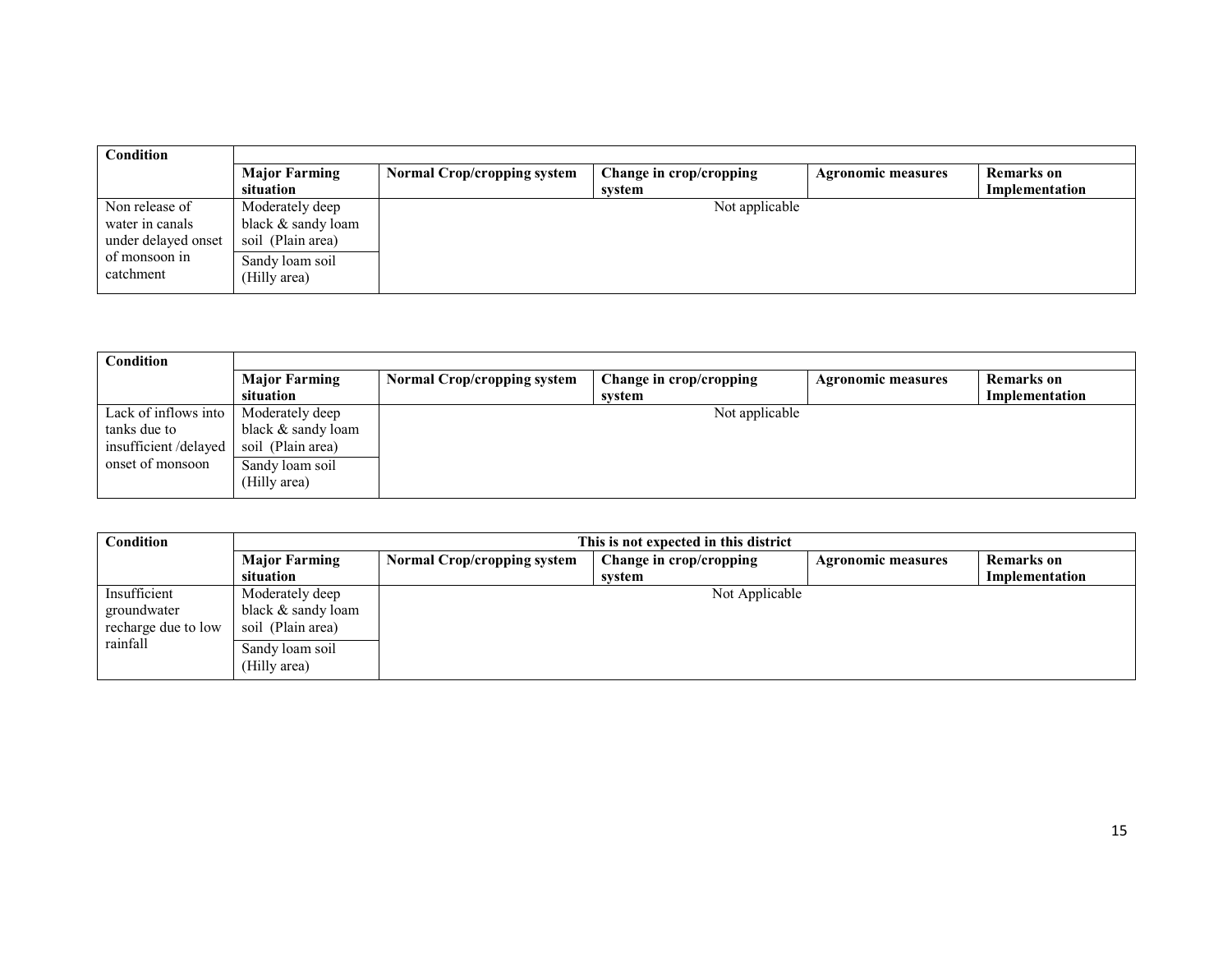2.2 Unusual rains (untimely, unseasonal etc) (for both rain fed and irrigated situations)

| <b>Condition</b>                                                  | <b>Suggested contingency measure</b>      |                                                    |                        |                                                            |  |  |
|-------------------------------------------------------------------|-------------------------------------------|----------------------------------------------------|------------------------|------------------------------------------------------------|--|--|
| Continuous high rainfall in a short span leading to water logging | <b>Vegetative stage</b>                   | <b>Flowering stage</b>                             | Crop maturity<br>stage | Post harvest                                               |  |  |
| Paddy                                                             | Resowing<br>Provide drainage              | Use early maturity variety<br>GR5                  | Plan for rabi crop     | Shift to safer place                                       |  |  |
| Sorghum                                                           | $-Do$                                     | $-Do-GJ35$                                         | $-Do$                  | $-Do-$                                                     |  |  |
| Sugarcane                                                         | $-Do-$                                    | -Do- Co-N 5071                                     | $Do-$                  | $-Do-$                                                     |  |  |
| Groundnut                                                         | $-Do-$                                    | $-Do-$                                             | $Do-$                  | $-Do-$                                                     |  |  |
| Cotton                                                            | $-Do-$                                    | $-Do$                                              | $Do-$                  | $-Do-$                                                     |  |  |
| Horticulture                                                      |                                           |                                                    |                        |                                                            |  |  |
| Mango                                                             | $-Do-$                                    |                                                    |                        | Shift to safe place<br>dry in shade and turn<br>frequently |  |  |
| Sapota                                                            | $-Do-$                                    | $\overline{\phantom{a}}$                           | $\overline{a}$         | $-Do-$                                                     |  |  |
| Banana                                                            | $-Do-$                                    | $\sim$                                             |                        | $-Do-$                                                     |  |  |
| Papaya                                                            | $-Do-$                                    | $\overline{\phantom{a}}$                           | $\sim$                 | $-Do-$                                                     |  |  |
| Custard apple                                                     | $-Do-$                                    | $\blacksquare$                                     | $\blacksquare$         | $-Do-$                                                     |  |  |
| Heavy rainfall with high speed winds in a short span              |                                           |                                                    |                        |                                                            |  |  |
| Paddy                                                             | Resowing, Gap filling<br>Provide drainage | Use early maturity variety                         | Plan for rabi crop     | $-Do-$                                                     |  |  |
| Horticulture                                                      |                                           |                                                    |                        |                                                            |  |  |
| Outbreak of pests and diseases due to unseasonal rains            |                                           | Give crop wise pest & disease management in detail |                        |                                                            |  |  |
| Paddy                                                             | carbofuran@3%                             | carbofuran@3%                                      | carbofuran@3%          | carbofuran@3%                                              |  |  |
| Sorghum                                                           | $-Do-$                                    | $-Do-$                                             | $-Do-$                 | $-Do-$                                                     |  |  |
| Sugarcane                                                         |                                           | $\sim$                                             |                        | $\overline{a}$                                             |  |  |
| Groundnut                                                         | $-Do-$                                    | $-Do-$                                             | $-Do-$                 | $Do-$                                                      |  |  |
| Cotton                                                            | $-Do-$                                    | $-Do-$                                             | $-Do-$                 | ---                                                        |  |  |
| Horticulture                                                      |                                           |                                                    |                        |                                                            |  |  |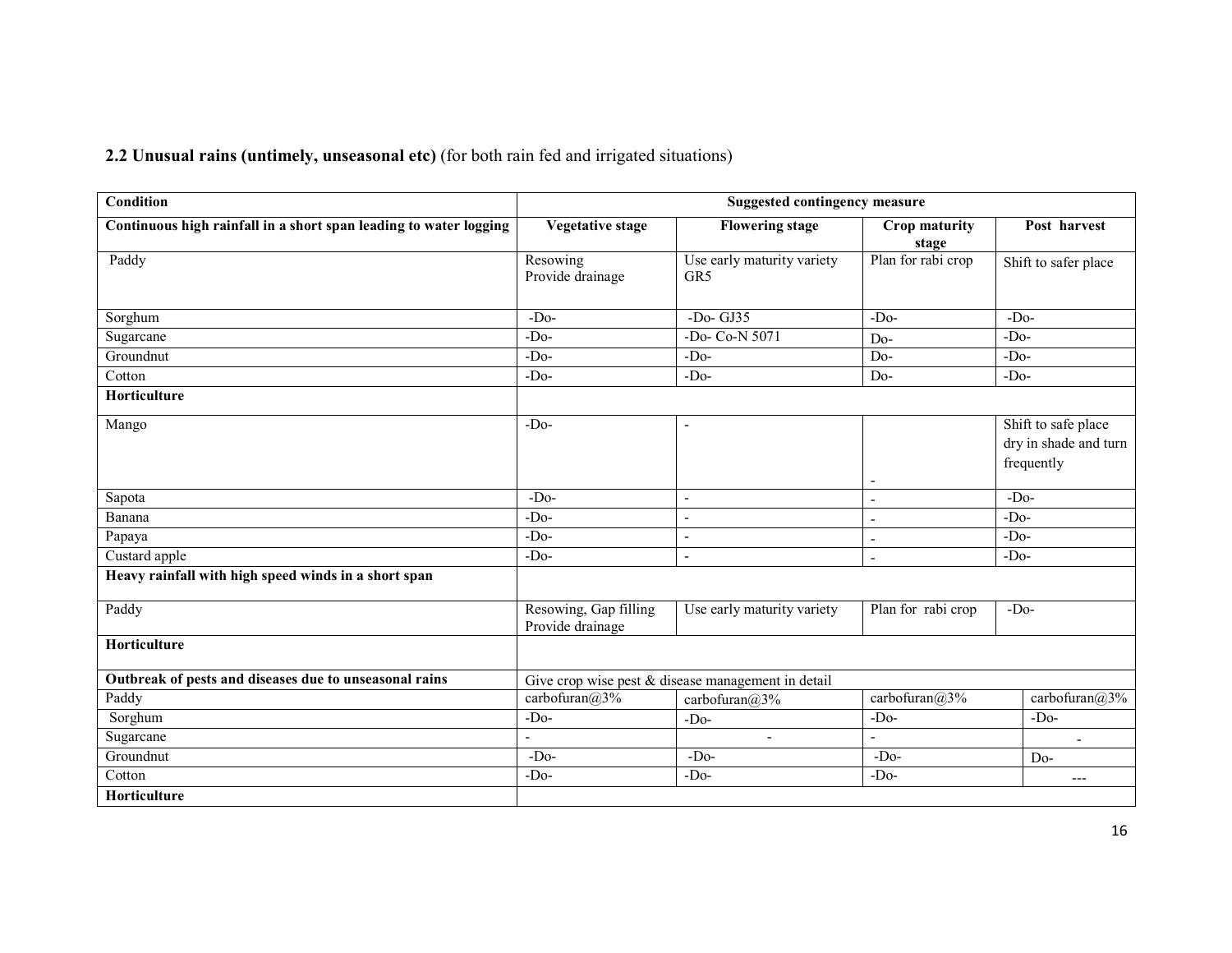| Mango         |  |  |
|---------------|--|--|
| Sapota        |  |  |
| Banana        |  |  |
| Papaya        |  |  |
| Custard apple |  |  |

### 2.3 Floods : Not Applicable

| Condition                                   | Suggested contingency measure |                  |                           |            |  |  |
|---------------------------------------------|-------------------------------|------------------|---------------------------|------------|--|--|
| Transient water logging/ partial inundation | Seedling / nursery stage      | Vegetative stage | <b>Reproductive stage</b> | At harvest |  |  |
| <b>Horticulture</b>                         |                               |                  |                           |            |  |  |
| Continuous submergence                      |                               |                  |                           |            |  |  |
| for more than 2 days                        |                               |                  |                           |            |  |  |
| <b>Horticulture</b>                         |                               |                  |                           |            |  |  |
| Sea water intrusion                         |                               |                  |                           |            |  |  |

# 2.4 Extreme events: Heat wave / Cold wave/Frost/ Hailstorm / Cyclone: Not Applicable

| <b>Extreme event type</b> | Suggested contingency measure <sup>r</sup> |                         |                           |            |  |  |  |
|---------------------------|--------------------------------------------|-------------------------|---------------------------|------------|--|--|--|
|                           | Seedling / nursery stage                   | <b>Vegetative stage</b> | <b>Reproductive stage</b> | At harvest |  |  |  |
| <b>Heat Wave</b>          |                                            |                         |                           |            |  |  |  |
| Horticulture              |                                            |                         |                           |            |  |  |  |
| Cold wave                 |                                            |                         |                           |            |  |  |  |
| Horticulture              |                                            |                         |                           |            |  |  |  |
| Frost                     |                                            |                         |                           |            |  |  |  |
| Horticulture              |                                            |                         |                           |            |  |  |  |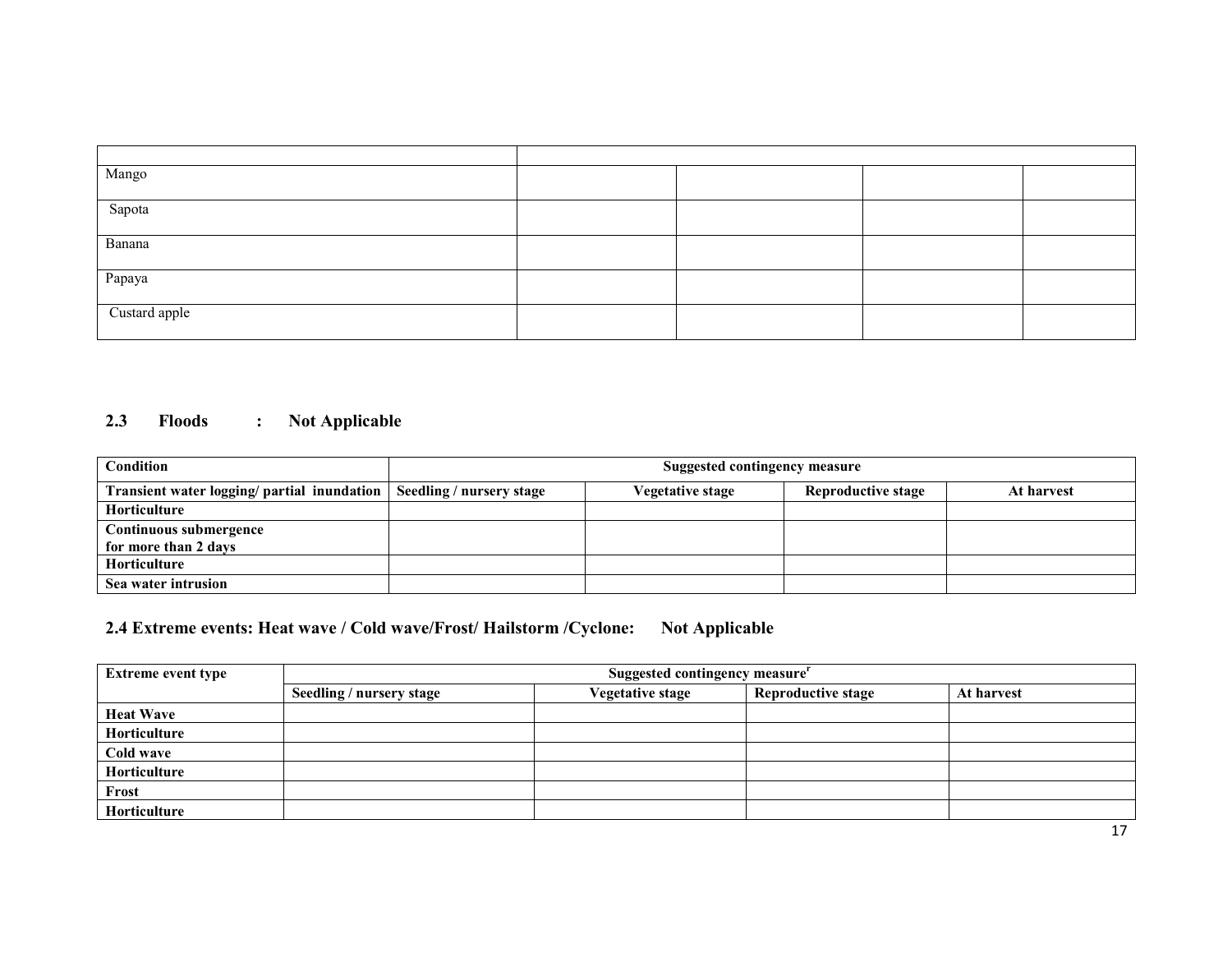| Hailstorm    |  |  |
|--------------|--|--|
| Horticulture |  |  |
| Cyclone      |  |  |
| Horticulture |  |  |

#### 2.5Contingent strategies for Livestock, Poultry & Fisheries

2.5.1 Livestock

|                                | <b>Suggested contingency measures</b>          |                                                                |                                                      |  |
|--------------------------------|------------------------------------------------|----------------------------------------------------------------|------------------------------------------------------|--|
|                                | <b>Before the event</b><br>During the event    |                                                                | After the event                                      |  |
| <b>Drought</b>                 |                                                |                                                                |                                                      |  |
| Feed and fodder availability   | If Paddy straw available                       | If feed is not available than tree leaves can be used for feed | tree leaves can be used for<br>feed                  |  |
| Drinking water                 | If available                                   | If available                                                   | If available                                         |  |
| Health and disease management  | Vaccination is necessary                       | $- -$                                                          | --                                                   |  |
| <b>Floods</b>                  |                                                |                                                                |                                                      |  |
| Feed and fodder availability   | Tree leaf used as feed                         | Tree leaf                                                      | If Grass is available                                |  |
| Drinking water                 | Necessary                                      | Necessary                                                      | Necessary                                            |  |
| Health and disease management  | Different B.Q., Leptospirosis vaccine required | Different B.Q., Leptospirosis vaccine required                 | Different B.Q.,<br>Leptospirosis vaccine<br>required |  |
| Cyclone                        | Not observed                                   |                                                                |                                                      |  |
| Feed and fodder availability   |                                                |                                                                |                                                      |  |
| Drinking water                 |                                                |                                                                |                                                      |  |
| Health and disease management  |                                                |                                                                |                                                      |  |
| Heat wave and cold wave        | Not observed                                   |                                                                |                                                      |  |
| Shelter/environment management |                                                |                                                                |                                                      |  |
| Health and disease management  |                                                |                                                                |                                                      |  |
|                                |                                                |                                                                |                                                      |  |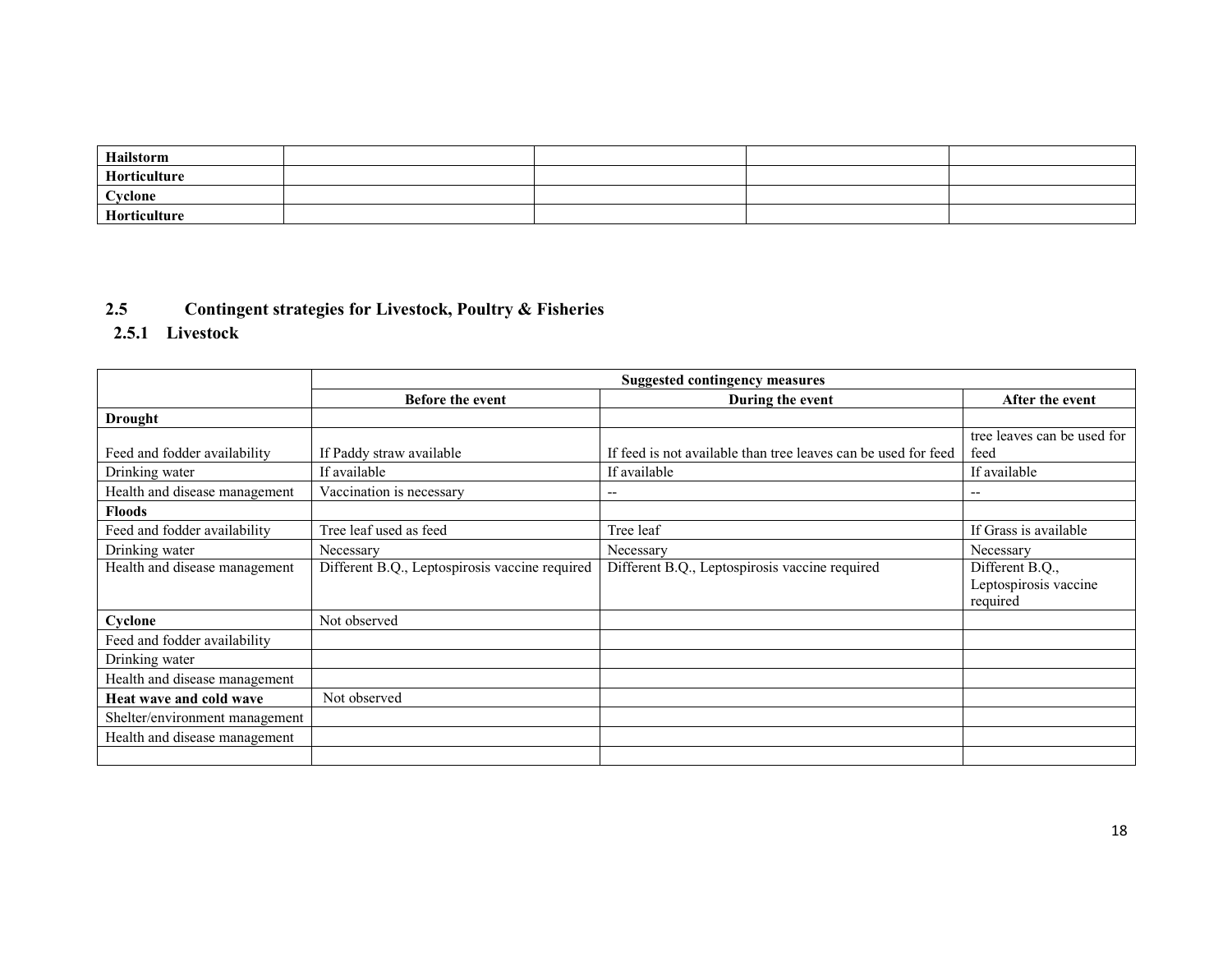# 2.5.2 Poultry

|                                  | <b>Suggested contingency measures</b>                                                                                                                                                                        |                                                                                                                                                                                           |                                                 |                                                  |
|----------------------------------|--------------------------------------------------------------------------------------------------------------------------------------------------------------------------------------------------------------|-------------------------------------------------------------------------------------------------------------------------------------------------------------------------------------------|-------------------------------------------------|--------------------------------------------------|
|                                  | <b>Before the event</b>                                                                                                                                                                                      | During the event                                                                                                                                                                          | After the                                       |                                                  |
|                                  |                                                                                                                                                                                                              |                                                                                                                                                                                           | event                                           |                                                  |
| <b>Drought</b>                   |                                                                                                                                                                                                              |                                                                                                                                                                                           |                                                 |                                                  |
| Shortage of feed ingredients     | Insurance<br>Encourage perennial fodder on bunds and waste land on<br>community basis<br>Establishing fodder banks, encouraging fodder crops in<br>irrigated area<br>Silage – using excess fodder for silage | - Utilizing fodder from perennial trees and<br>Fodder bank reserves<br>Utilizing fodder stored in silos<br>Transporting excess fodder from adjoining<br>districts<br>Use of feed mixtures | $\overline{\phantom{a}}$                        | Awareness<br>programme for<br>nutritious feed    |
| Drinking water                   | If available from well, Bore well                                                                                                                                                                            | If available from well, Bore well                                                                                                                                                         | If<br>available<br>from<br>well,<br>Bore well   | $\overline{\phantom{a}}$                         |
| Health and disease<br>management | Disease resi. Vaccination required                                                                                                                                                                           | Disease resi. Vaccination required                                                                                                                                                        | Disease<br>resi.<br>Vaccinati<br>on<br>required | Awareness<br>programme for<br>health and disease |
| <b>Floods</b>                    | Not observed                                                                                                                                                                                                 |                                                                                                                                                                                           |                                                 |                                                  |
| Shortage of feed ingredients     |                                                                                                                                                                                                              |                                                                                                                                                                                           |                                                 |                                                  |
| Drinking water                   |                                                                                                                                                                                                              |                                                                                                                                                                                           |                                                 |                                                  |
| Health and disease<br>management |                                                                                                                                                                                                              |                                                                                                                                                                                           |                                                 |                                                  |
| Cyclone                          | Not observed                                                                                                                                                                                                 |                                                                                                                                                                                           |                                                 |                                                  |
| Shortage of feed ingredients     |                                                                                                                                                                                                              |                                                                                                                                                                                           |                                                 |                                                  |
| Drinking water                   |                                                                                                                                                                                                              |                                                                                                                                                                                           |                                                 |                                                  |
| Health and disease<br>management |                                                                                                                                                                                                              |                                                                                                                                                                                           |                                                 |                                                  |
| Heat wave and cold wave          | Not observed                                                                                                                                                                                                 |                                                                                                                                                                                           |                                                 |                                                  |
| Shelter/environment              |                                                                                                                                                                                                              |                                                                                                                                                                                           |                                                 |                                                  |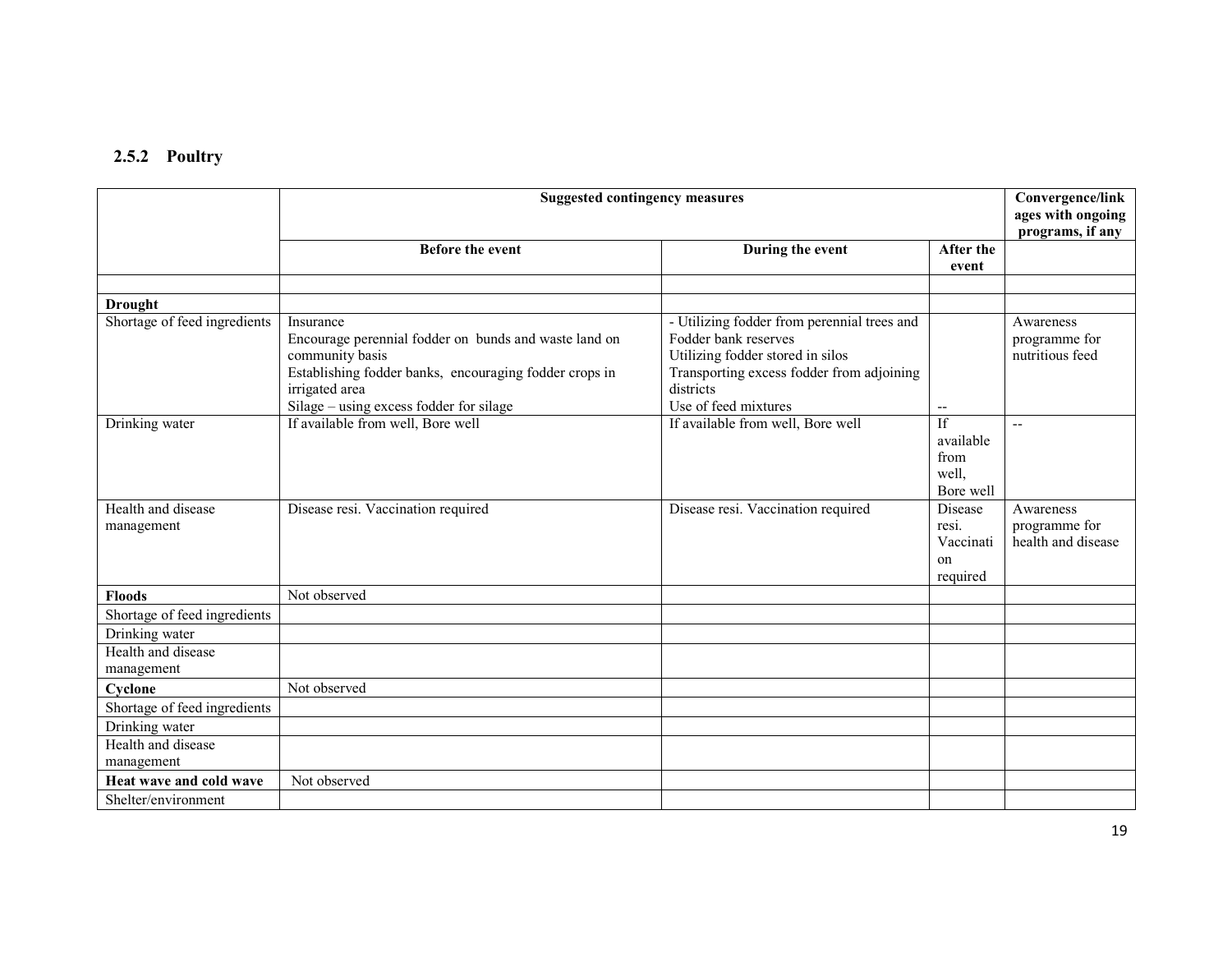| management         |  |  |
|--------------------|--|--|
| Health and disease |  |  |
| management         |  |  |
|                    |  |  |

#### 2.5.3 Fisheries/ Aquaculture: Not observed

|                                                                      | <b>Suggested contingency measures</b> |                  |                 |
|----------------------------------------------------------------------|---------------------------------------|------------------|-----------------|
|                                                                      | Before the event <sup>a</sup>         | During the event | After the event |
| 1) Drought                                                           |                                       |                  |                 |
| A. Capture                                                           |                                       |                  |                 |
| Marine                                                               |                                       |                  |                 |
| Inland                                                               |                                       |                  |                 |
| (i) Shallow water depth due to insufficient rains/inflow             |                                       |                  |                 |
| (ii) Changes in water quality                                        |                                       |                  |                 |
| (iii) Any other                                                      |                                       |                  |                 |
| <b>B.</b> Aquaculture                                                |                                       |                  |                 |
| (i) Shallow water in ponds due to insufficient rains/inflow          |                                       |                  |                 |
| (ii) Impact of salt load build up in ponds / change in water quality |                                       |                  |                 |
| (iii) Any other                                                      |                                       |                  |                 |
| 2) Floods                                                            |                                       |                  |                 |
| A. Capture                                                           |                                       |                  |                 |
| Marine                                                               |                                       |                  |                 |
| Inland                                                               |                                       |                  |                 |
| (i) Average compensation paid due to loss of human life              |                                       |                  |                 |
| (ii) No. of boats / nets/damaged                                     |                                       |                  |                 |
| (iii) No.of houses damaged                                           |                                       |                  |                 |
| (iv) Loss of stock                                                   |                                       |                  |                 |
| (v) Changes in water quality                                         |                                       |                  |                 |
| (vi) Health and diseases                                             |                                       |                  |                 |
| <b>B.</b> Aquaculture                                                |                                       |                  |                 |
| (i) Inundation with flood water                                      |                                       |                  |                 |
| (ii) Water contamination and changes in water quality                |                                       |                  |                 |